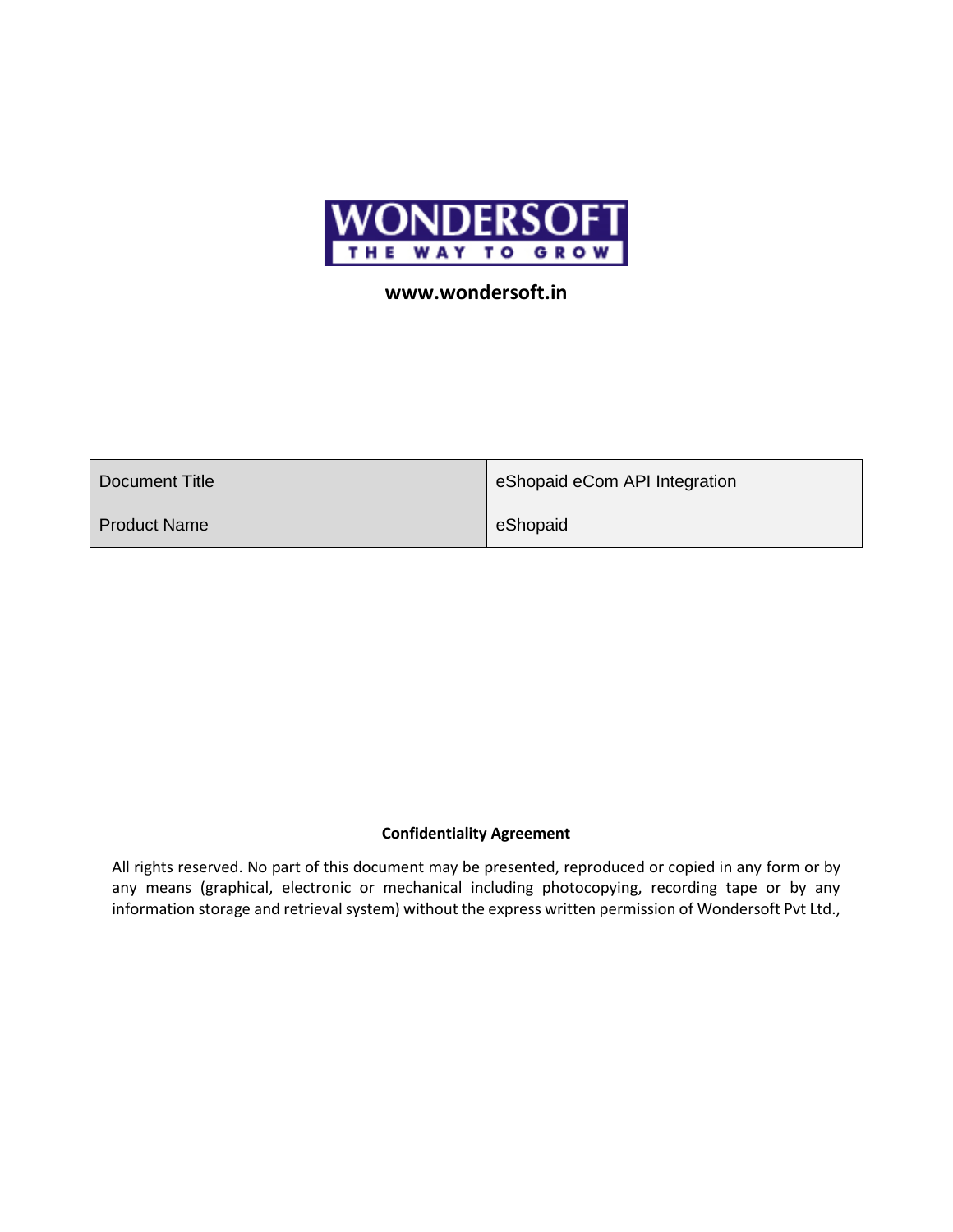# **Table of Contents**

| L.      |  |
|---------|--|
| II.     |  |
| III.    |  |
| $1_{-}$ |  |
| 2.      |  |
| 3.      |  |
| 4.      |  |
| 5.      |  |
| 6.      |  |
| 7.      |  |
| 8.      |  |
| 9.      |  |
|         |  |
|         |  |
|         |  |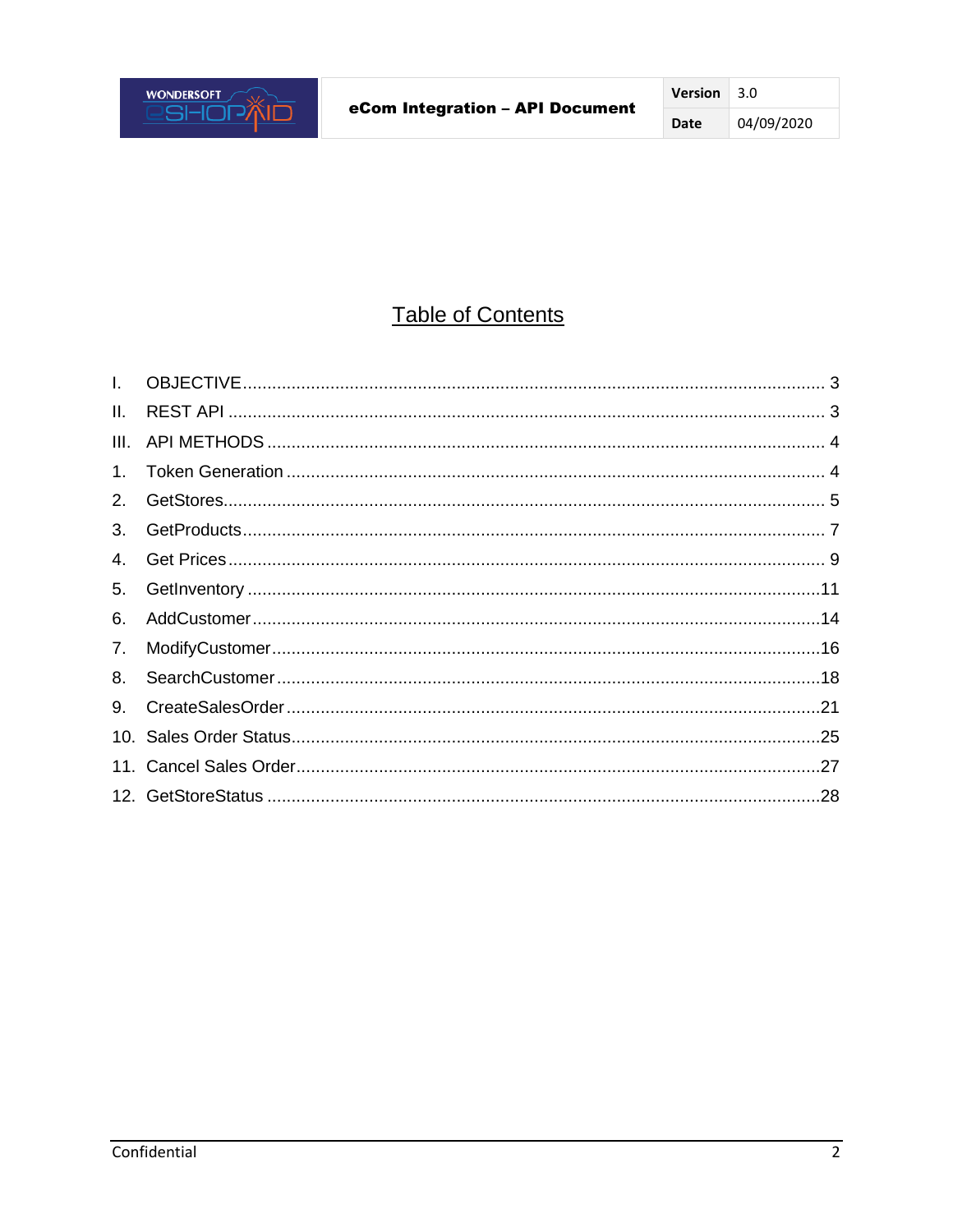## <span id="page-2-0"></span>I. OBJECTIVE

Online customer orders flow from eCom portal to eShopaid. There is a business need to exchange the Masters, Inventory & order information between the two systems. This document specifies the API in detail for integrating eShopaid with eCom Portal.

## <span id="page-2-1"></span>II. REST API

| Sl. No.        | <b>API Method Name</b>  | eShopaid |
|----------------|-------------------------|----------|
| $\mathbf{1}$   | <b>Token Generation</b> |          |
| 2              | GetStores               | OutBound |
| 3              | GetProducts             | OutBound |
| 4              | GetPrices               | OutBound |
| 5              | GetInventory            | OutBound |
| 6              | AddCustomer             | InBound  |
| $\overline{7}$ | ModifyCustomer          | InBound  |
| 8              | SearchCustomer          | OutBound |
| 9              | CreateSalesOrder        | InBound  |
| 10             | GetSalesOrderStatus     | OutBound |
| 11             | CancelSalesOrder        | InBound  |
| 12             | GetStoreStatus          | OutBound |

- **Supported content types -** application/xml, application/json, text/plain
- **Authorization** Credentials will be shared by Wondersoft to access the API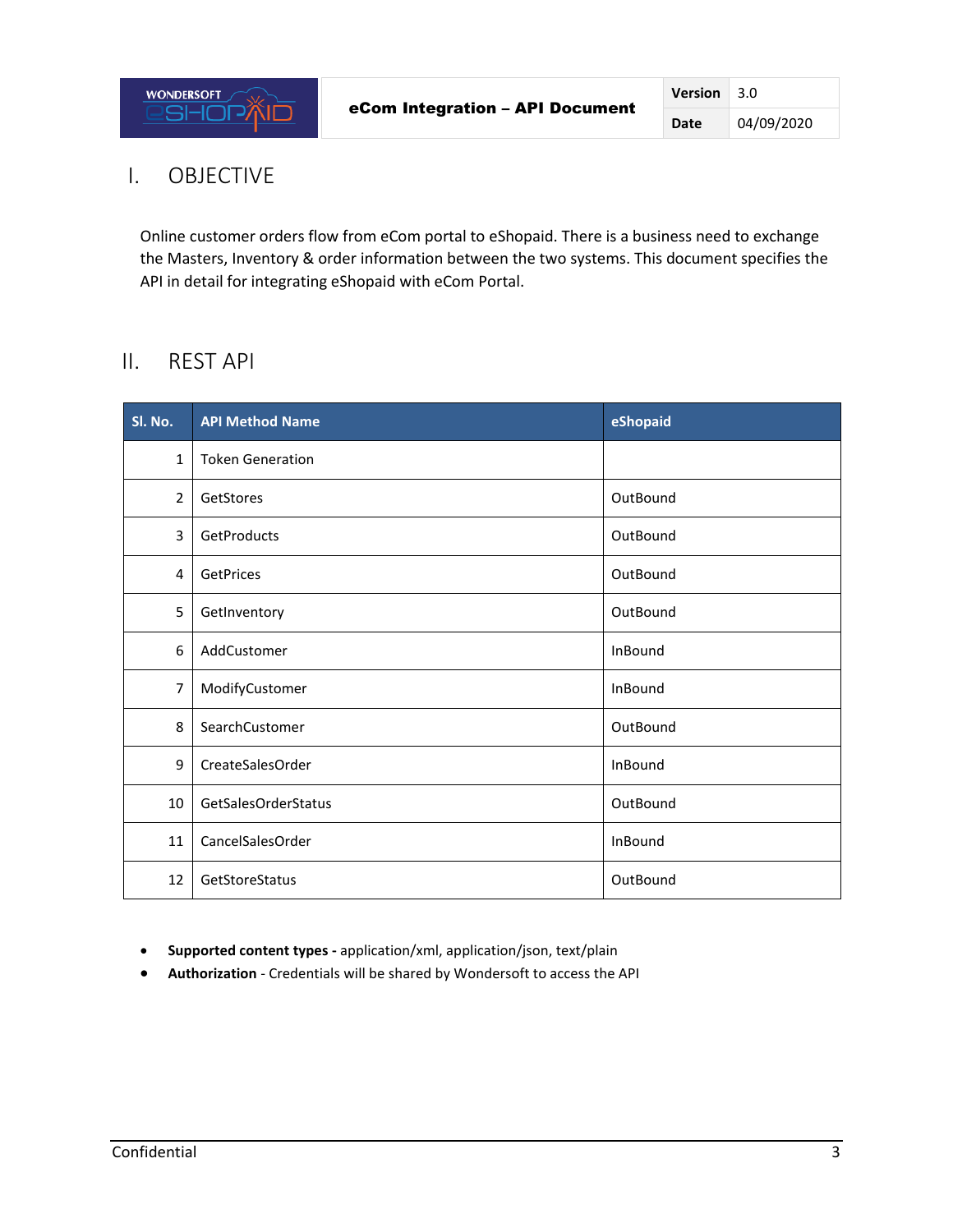

## <span id="page-3-0"></span>III. API METHODS

## <span id="page-3-1"></span>**1. Token Generation**

API to generate the token for accessing eShopaid APIs.

The below details need to be passed in the header to generate the token. This token to be used in other API calls. The lifetime of a token is 30 minutes.

| : http:// <serverip>/eShopaidService.svc/Token<br/><b>API End Point</b></serverip> |                                                                                     |  |  |  |
|------------------------------------------------------------------------------------|-------------------------------------------------------------------------------------|--|--|--|
| <b>Headers</b>                                                                     |                                                                                     |  |  |  |
| SERVICE METHODNAME                                                                 | : GetToken                                                                          |  |  |  |
| <b>Username</b>                                                                    | : Wondersoft                                                                        |  |  |  |
| Password                                                                           | : Wondersoft#12                                                                     |  |  |  |
| Sample Response                                                                    |                                                                                     |  |  |  |
| <response></response>                                                              |                                                                                     |  |  |  |
| <result>SUCCESS</result>                                                           |                                                                                     |  |  |  |
| <access token=""></access>                                                         |                                                                                     |  |  |  |
|                                                                                    | E5C9D2EF28324CBA37C5601DAB8B1B17721C31272CD01642A975C2BBE7A199911E7C6B792095BB5FAEB |  |  |  |
|                                                                                    | CAA657B2EF2844AA5C34C51AF07929255EC412235B2964AD69D3FF43C48DD2287BDB71578C176FDBBEF |  |  |  |
|                                                                                    | 9605773BA0FF4139785017590DF5E5386AAFD2DA9FAD61FEDB01C70608731D2D832E6F7247A0DEF7E17 |  |  |  |
|                                                                                    | D69FF79F5EF281B6B235B627BDAFC2A43F6F5E355AB5A9EBC95D026E494FF4957ECBEB41310A0997D27 |  |  |  |
| CC2C2D54O4C5C22C574F                                                               |                                                                                     |  |  |  |

CC2C2DF19105CC385F15

</Access\_Token>

</Response>

#### **Output fields**

| <b>FieldName</b><br><b>DataType</b> |  | Length | <b>Mandatory</b> | Sample Data |
|-------------------------------------|--|--------|------------------|-------------|
| Access Token<br>varchar             |  | max    |                  |             |

#### **Response in case of failure**

If credentials wrong, service will throw 401 Unauthorized error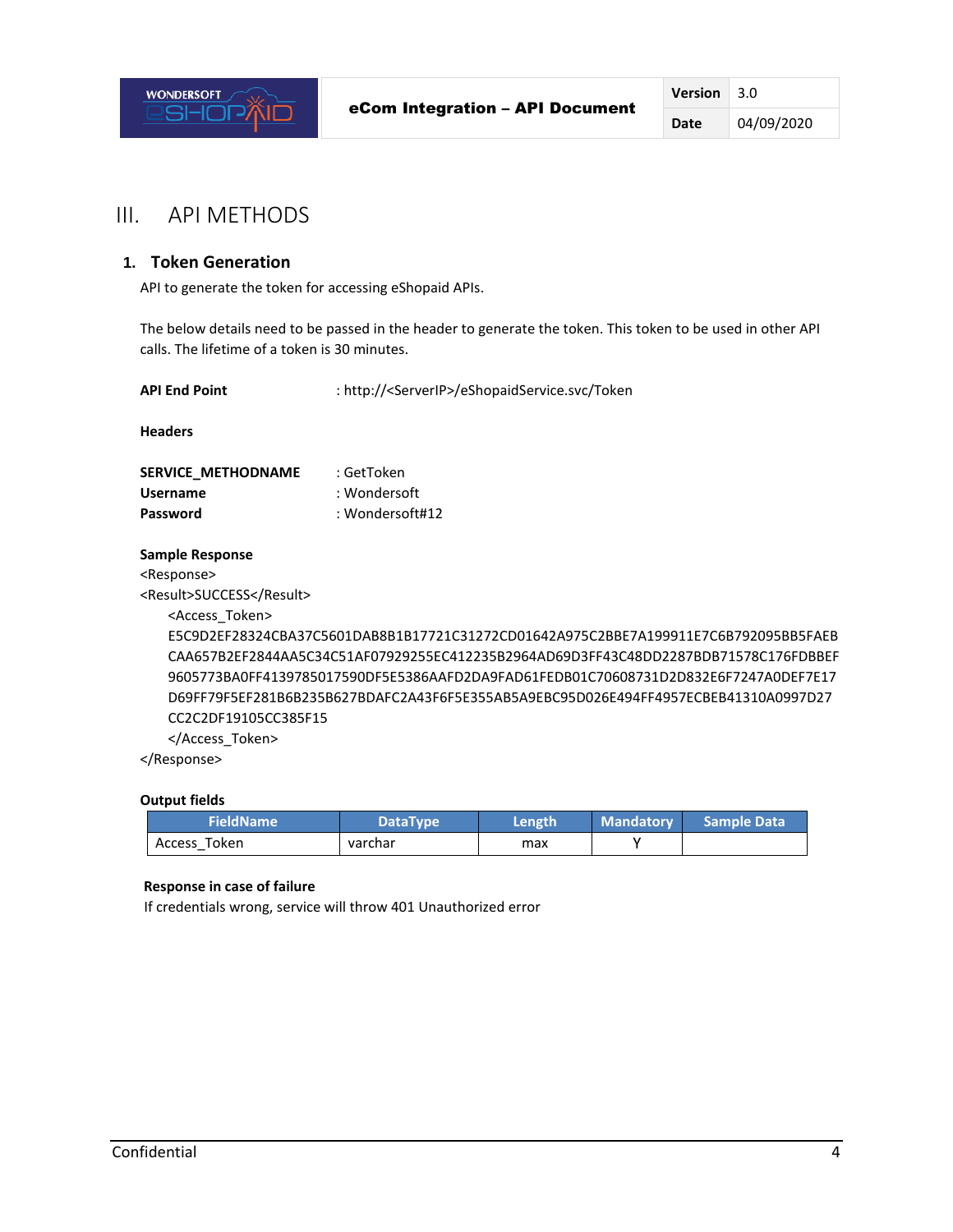

## <span id="page-4-0"></span>**2. GetStores**

API to fetch the stores published for eCom from eShopaid.

#### **Headers**

{

}

{

| <b>SERVICE METHODNAME</b> | : GetStores       |
|---------------------------|-------------------|
| <b>AUTHORIZATION</b>      | : <token></token> |

### **Sample Request**

"Params": { "DateFilter": "" }

### **Input fields**

| FieldName         | <b>DataType</b> | Length | <b>Mandatory</b> | Sample Data |
|-------------------|-----------------|--------|------------------|-------------|
| <b>DateFilter</b> | date            |        |                  | 20170614    |

If the value for DateFilter is blank, API will return all the stores published for eCom.

If any date value is passed for DateFilter, API will return stores created/modified on and after given date (i.e, incremental updates)

## **Sample Response**

```
"Response": {
         "Result": "SUCCESS",
         "Data": {
                 "Store": {
                          "StoreCode": "101",
                          "StoreName": "STORE A",
                          "AlternateStoreCode": "A1",
                          "AddressLine1": "",
                          "AddressLine2": "",
                          "AddressLine3": "",
                          "Pincode": "",
                          "MobileNo": "",
                          "LandLineNo": "",
                          "GSTStateCode": "",
                          "GSTIN": "",
                          "Remarks": "",
                          "IsActive": "",
                          "CreatedOn": "",
                          "ModifiedOn": ""
                 }
```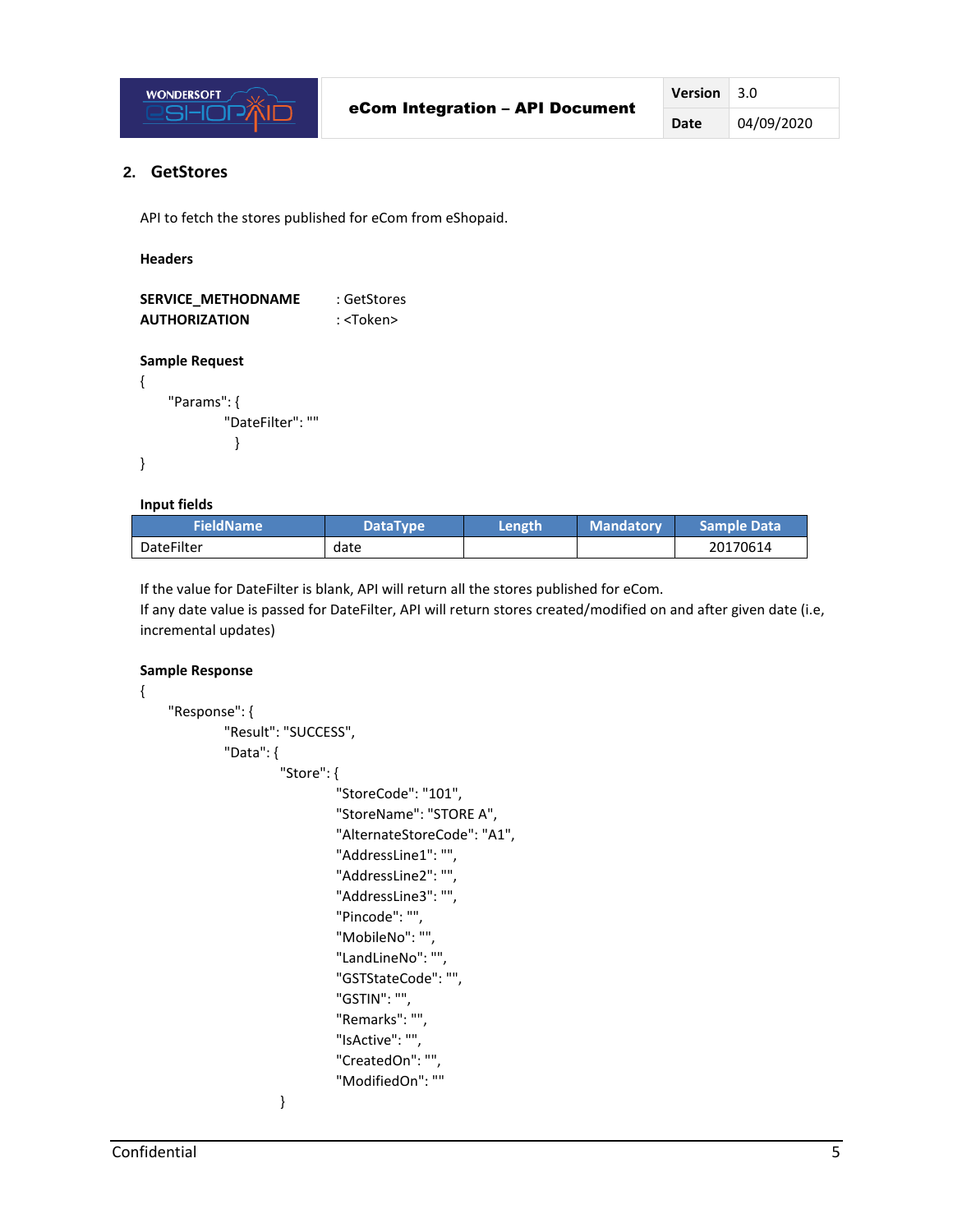

}

}

}

## **Output fields**

| <b>FieldName</b>    | <b>DataType</b> | Length         | <b>Mandatory</b> | <b>Sample Data</b> |
|---------------------|-----------------|----------------|------------------|--------------------|
| StoreCode           | int             |                | Υ                | 101                |
| StoreName           | varchar         | 50             | Υ                | <b>STORE A</b>     |
| AlternateStoreCode  | varchar         | 20             | Υ                | A1                 |
| AddressLine1        | varchar         | 100            |                  |                    |
| AddressLine2        | varchar         | 100            |                  |                    |
| AddressLine3        | varchar         | 100            |                  |                    |
| Pincode             | varchar         | 10             |                  | 600002             |
| MobileNo            | varchar         | 40             |                  | 9898989898         |
| LandLineNo          | varchar         | 40             |                  | 045659865          |
| <b>GSTStateCode</b> | char            | $\overline{2}$ |                  | 01                 |
| <b>GSTIN</b>        | varchar         | 50             |                  | 019876543210111    |
| <b>Remarks</b>      | varchar         | 120            |                  |                    |
| <b>IsActive</b>     | bit             |                | Υ                | $\mathbf{1}$       |
| CreatedOn           | date            |                |                  | 20170614           |
| ModifiedOn          | date            |                |                  | 20170614           |

## **Response in case of failure**

```
"Response": {
        "Result": "FAILURE",
        "FailureReason": ""
}
```
}

{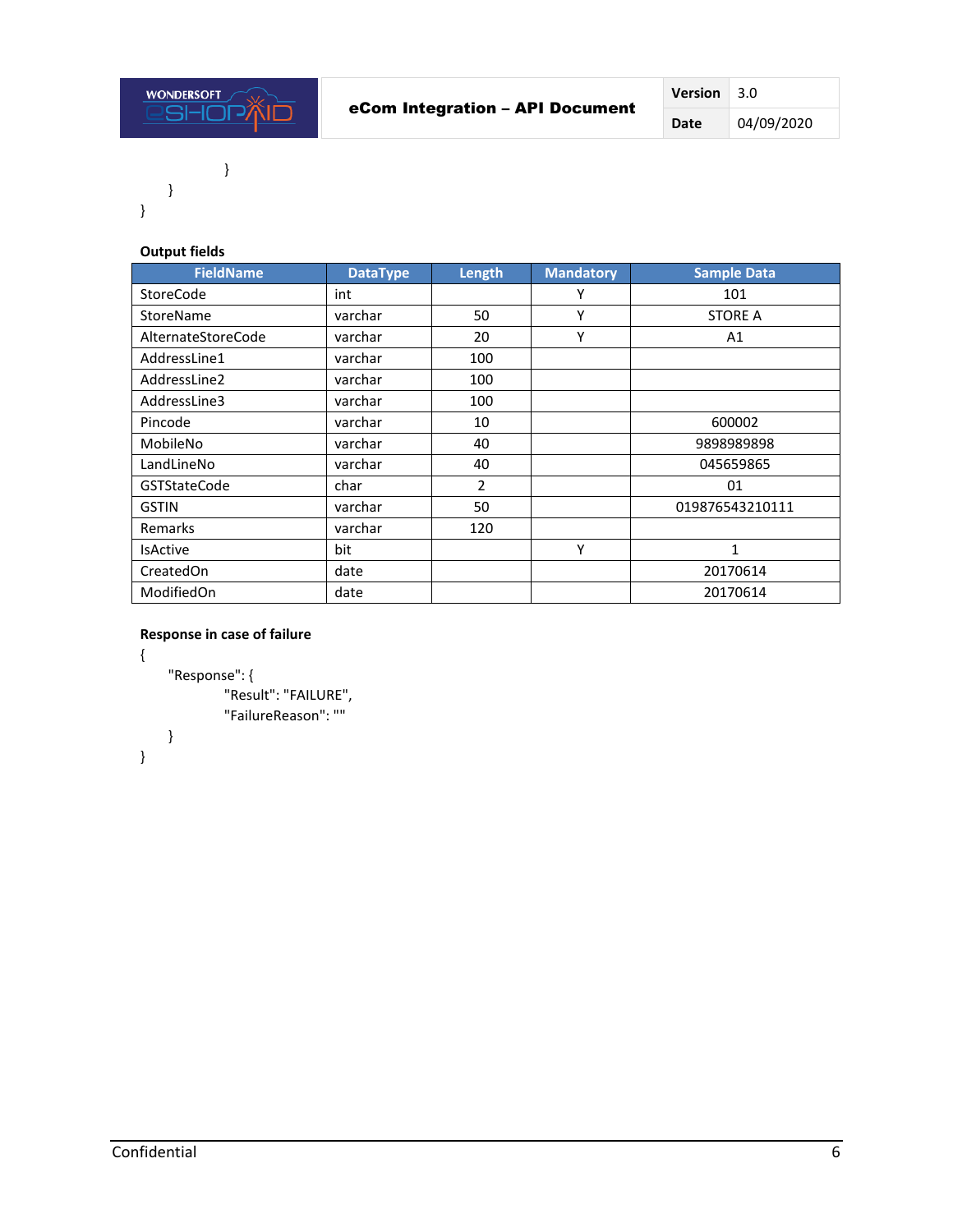

## <span id="page-6-0"></span>**3. GetProducts**

API to get products in eShopaid.

 **Headers**

| <b>SERVICE METHODNAME</b> | : GetProducts     |
|---------------------------|-------------------|
| <b>AUTHORIZATION</b>      | : <token></token> |

#### **Sample Request**

<Params>

<DateFilter>20200713</DateFilter> </Params>

#### **Input fields**

| <b>FieldName</b>  | <b>DataType</b> | Length | <b>Mandatory</b> | <b>Sample Data</b> ' |
|-------------------|-----------------|--------|------------------|----------------------|
| <b>DateFilter</b> | date            |        |                  | 20200713             |

If the value for DateFilter is blank, API will return all the products published for eCom.

If any date value is passed for DateFilter, API will return products created/modified on and after given date (i.e, incremental updates)

## **Sample Response**

| <response></response> |                                                            |
|-----------------------|------------------------------------------------------------|
|                       | <result>SUCCESS</result>                                   |
| <data></data>         |                                                            |
|                       | <product></product>                                        |
|                       | <productcode>185</productcode>                             |
|                       | <productname>AMBROSI ANTI AGING MASK</productname>         |
|                       | <productfullname>AMBROSI ANTI AGING MASK</productfullname> |
|                       | <alternateproductcode>185</alternateproductcode>           |
|                       | <unitdescription>PC</unitdescription>                      |
|                       | <eancode></eancode>                                        |
|                       | <seasoncode></seasoncode>                                  |
|                       | <seasondescription></seasondescription>                    |
|                       | <colorcode></colorcode>                                    |
|                       | <colorname></colorname>                                    |
|                       | <sizecode></sizecode>                                      |
|                       | <sizedescription></sizedescription>                        |
|                       | <toonlabelcode></toonlabelcode>                            |
|                       | <toonlabeldescription></toonlabeldescription>              |
|                       | <manufacturercode>AMBROS</manufacturercode>                |
|                       | <manufacturername>UTTAM BIOTECH PVT LTD</manufacturername> |
|                       | <manufacturercountrycode>0</manufacturercountrycode>       |
|                       | <manufacturercountryname></manufacturercountryname>        |
|                       | <departmentcode>FACE</departmentcode>                      |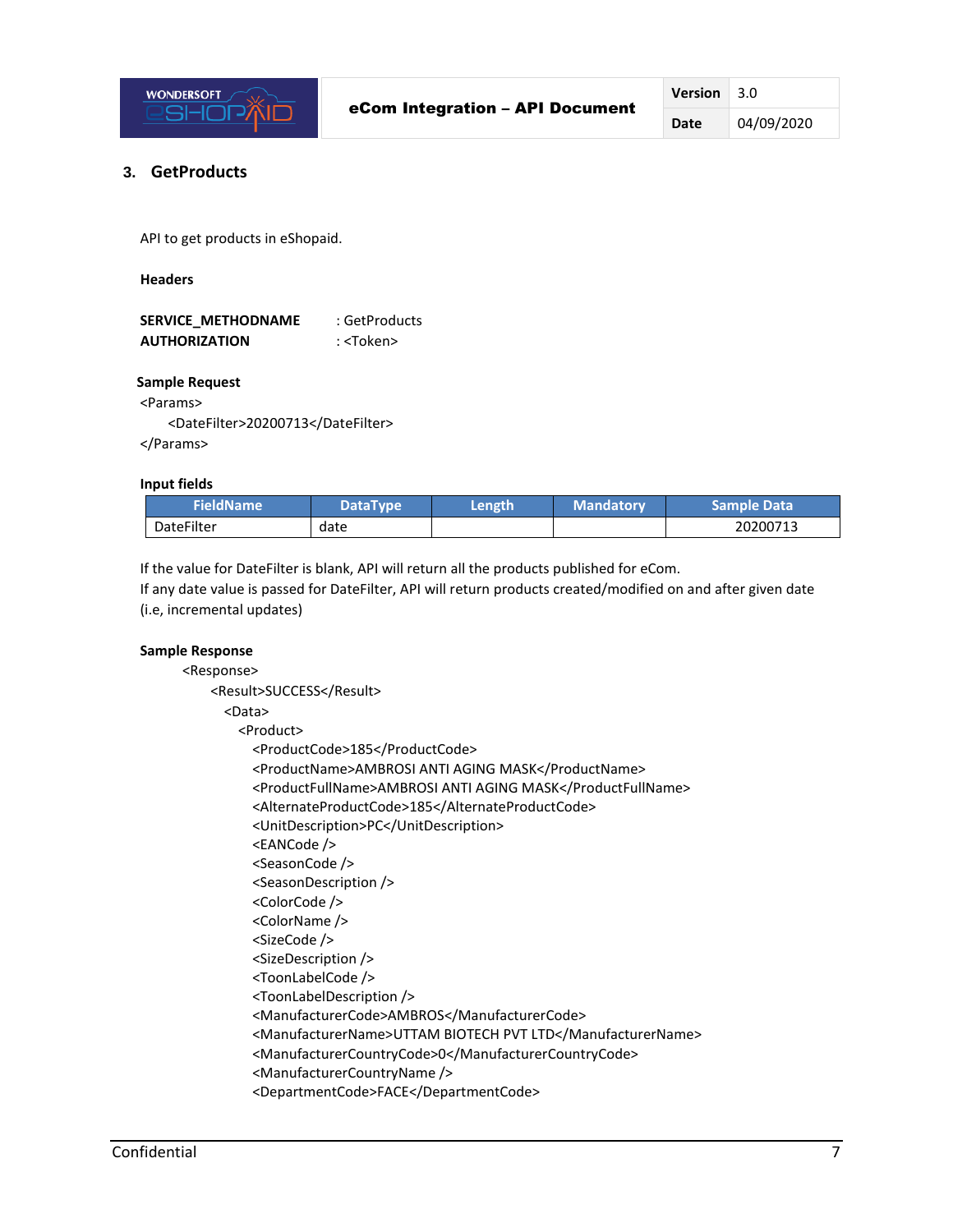### eCom Integration – API Document

**Version** 3.0

**Date** 04/09/2020

 <DepartmentName>FACE</DepartmentName> <DeptAltCode /> <DeptShortName /> <ClassCode>FCL</ClassCode> <ClassName>FACIALS</ClassName> <ClassAltCode /> <ClassShortName /> <SubClassCode>FCL</SubClassCode> <SubClassName>FACIALS</SubClassName> <SubClassAltCode /> <SubClassShortName /> <BrandCode>0</BrandCode> <BrandName /> <AlternateBrandCode /> <BrandShortName /> <ArticleCode /> <ArticleDescription /> <ArticleNumber /> <HSNCode /> <SalesPrice>300.00</SalesPrice> <MRP>108.00</MRP> <ActiveStatus>1</ActiveStatus> <CreatedOn>2008-12-17 10:23:00</CreatedOn> <ModifiedOn>2020-01-28 17:32:00</ModifiedOn> </Product> </Data> </Response>

#### **Output fields**

**WONDERSOFT** 

**:SHOPAID** 

| <b>FieldName</b>     | <b>DataType</b> | Length | <b>Mandatory</b> | <b>Sample Data</b> |
|----------------------|-----------------|--------|------------------|--------------------|
| ProductCode          | int             |        | Υ                | 501                |
| ProductName          | varchar         | 150    | Y                | Test 6             |
| ProductFullName      | varchar         | 150    |                  | Test Phone 6       |
| UnitDescription      | varchar         | 50     |                  | EACH               |
| AlternateProductCode | varchar         | 50     | Y                | A501               |
| EANCode              | varchar         | 50     |                  | 568956111103       |
| DepartmentCode       | varchar         | 50     |                  | <b>MOB</b>         |
| DepartmentName       | varchar         | 255    |                  | <b>MOBILES</b>     |
| DeptAltCode          | varchar         | 50     |                  |                    |
| DeptShortName        | varchar         | 50     |                  |                    |
| ClassCode            | varchar         | 50     |                  |                    |
| ClassName            | varchar         | 255    |                  |                    |
| ClassAltCode         | varchar         | 50     |                  |                    |
| ClassShortName       | varchar         | 50     |                  |                    |
| SubClassCode         | varchar         | 50     |                  |                    |
| SubClassName         | varchar         | 255    |                  |                    |
| SubClassAltCode      | varchar         | 50     |                  |                    |
| SubClassShortName    | varchar         | 50     |                  |                    |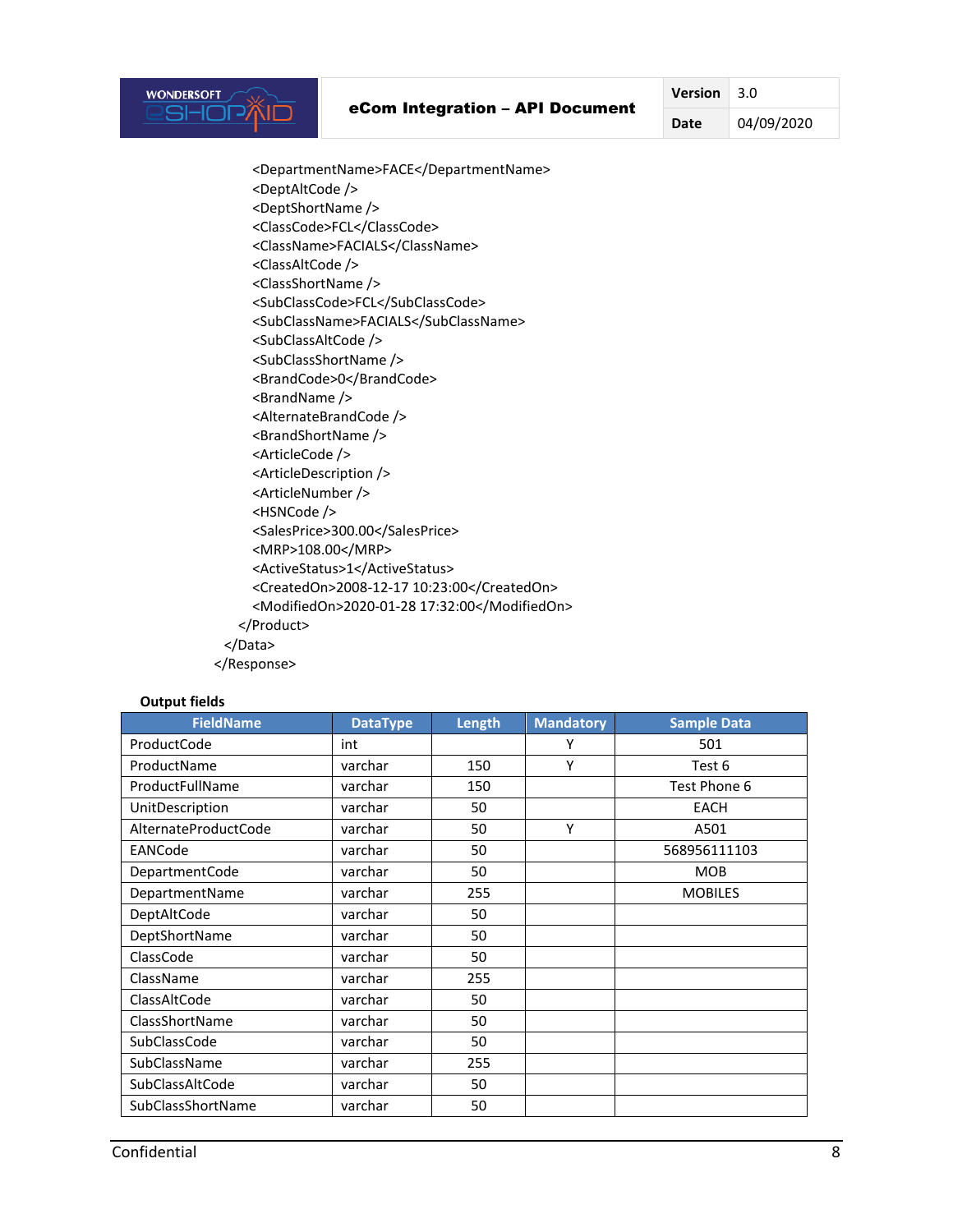

## eCom Integration – API Document

**Version** 3.0

**Date** 04/09/2020

| <b>BrandCode</b>      | int     |    |   |           |
|-----------------------|---------|----|---|-----------|
| <b>BrandName</b>      | varchar | 50 |   | Test      |
| AlternateBrandCode    | varchar | 50 |   |           |
| <b>BrandShortName</b> | varchar | 50 |   |           |
| <b>HSNCode</b>        | varchar | 50 |   | 004343400 |
| <b>SalePrice</b>      | float   |    |   | 16000     |
| <b>MRP</b>            | float   |    |   | 18000     |
| <b>IsActive</b>       | Bit     |    | Υ |           |
| CreatedOn             | date    |    |   | 20170614  |
| ModifiedOn            | date    |    |   | 20170614  |

#### **Response in case of failure**

<Response> <Result>FAILURE</Result> <FailureReason></FailureReason> </Response>

## <span id="page-8-0"></span>**4. Get Prices**

API to fetch product prices from eShopaid.

## **Headers**

| <b>SERVICE METHODNAME</b> | : GetPrices       |
|---------------------------|-------------------|
| <b>AUTHORIZATION</b>      | : <token></token> |

### **Sample Request**

<Params> <Location>A101</Location>

</Params>

## **Input fields**

| <b>FieldName</b>     | DataType | Length | <b>Mandatory</b> | <b>Sample Data</b> |
|----------------------|----------|--------|------------------|--------------------|
| Location             | Varchar  | 20     |                  | A101               |
| (AlternateStoreCode) |          |        |                  |                    |

If the location parameter is blank, then API will return price list from all stores. Otherwise it will return price list for given location.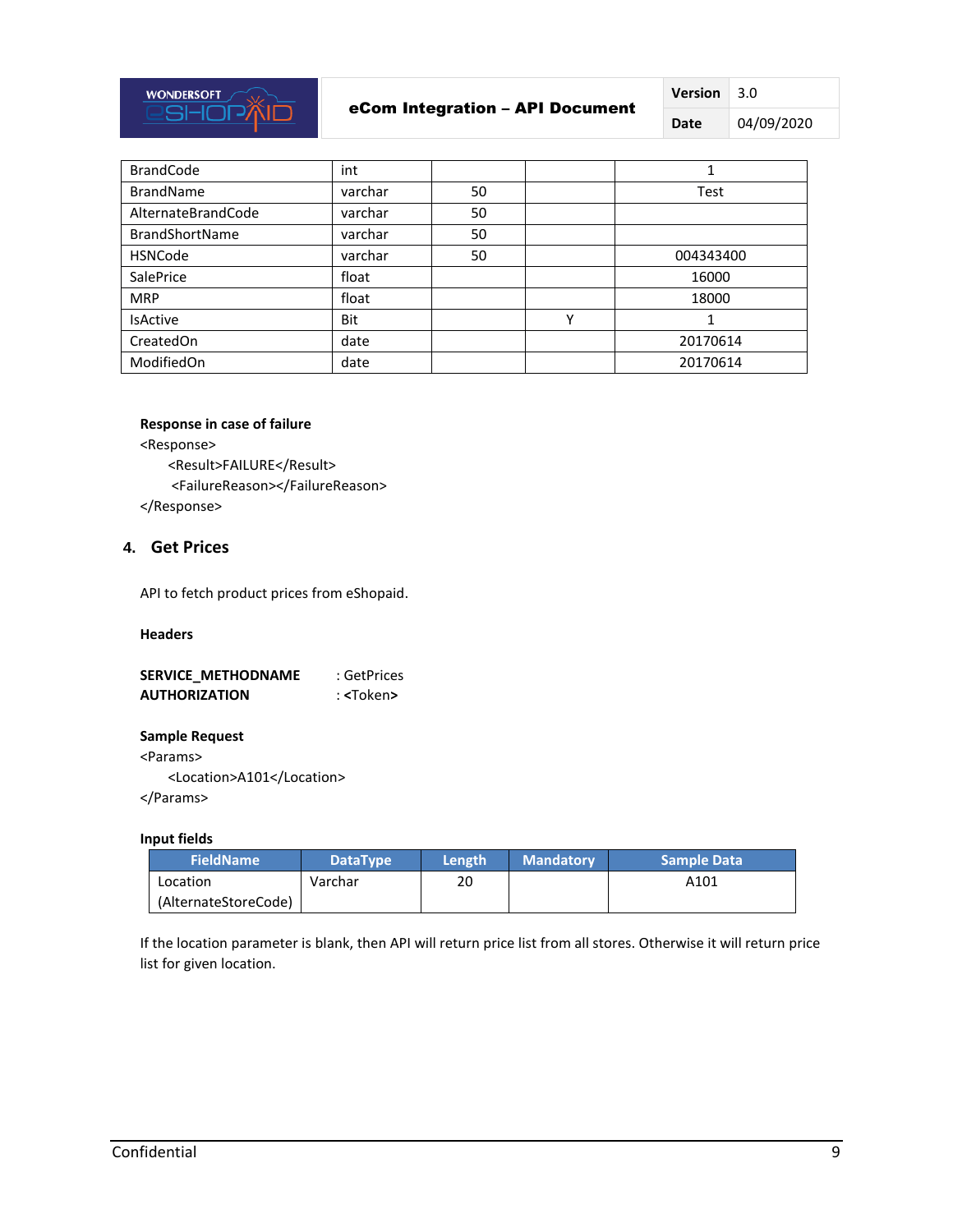

**Date** 04/09/2020

## **Sample Response**

<Response> <Result>SUCCESS</Result> <Data> <PriceList> <Location>A101</Location> <Items> <Item> <ItemCode>Q501</ItemCode> <SalePrice>1500.00</SalePrice> </Item> <Item> <ItemCode>Q102</ItemCode> <SalePrice>2400.00</SalePrice> </Item> </Items> </PriceList> </Data> </Response>

#### **Output fields**

| <b>FieldName</b>       | <b>DataType</b> | Length | <b>Mandatory</b> | Sample Data |
|------------------------|-----------------|--------|------------------|-------------|
| Location               | varchar         | 20     |                  | A101        |
| (AlternateStoreCode)   |                 |        |                  |             |
| <b>Item</b>            |                 |        |                  |             |
| <b>ItemCode</b>        | varchar         | 50     |                  | Q501        |
| (AlternateProductCode) |                 |        |                  |             |
| <b>SalePrice</b>       | float           |        |                  | 1500.00     |

#### **Response in case of failure**

<Response>

<Result>FAILURE</Result>

<FailureReason></FailureReason>

</Response>

| <b>Error</b>                        | <b>Description</b>                     |
|-------------------------------------|----------------------------------------|
| No Search details found             | Details does not exist in the request  |
| Location not available in Parameter | Location does not exist in the request |
| Location not mapped in eShopaid     | Location not mapped in eShopaid        |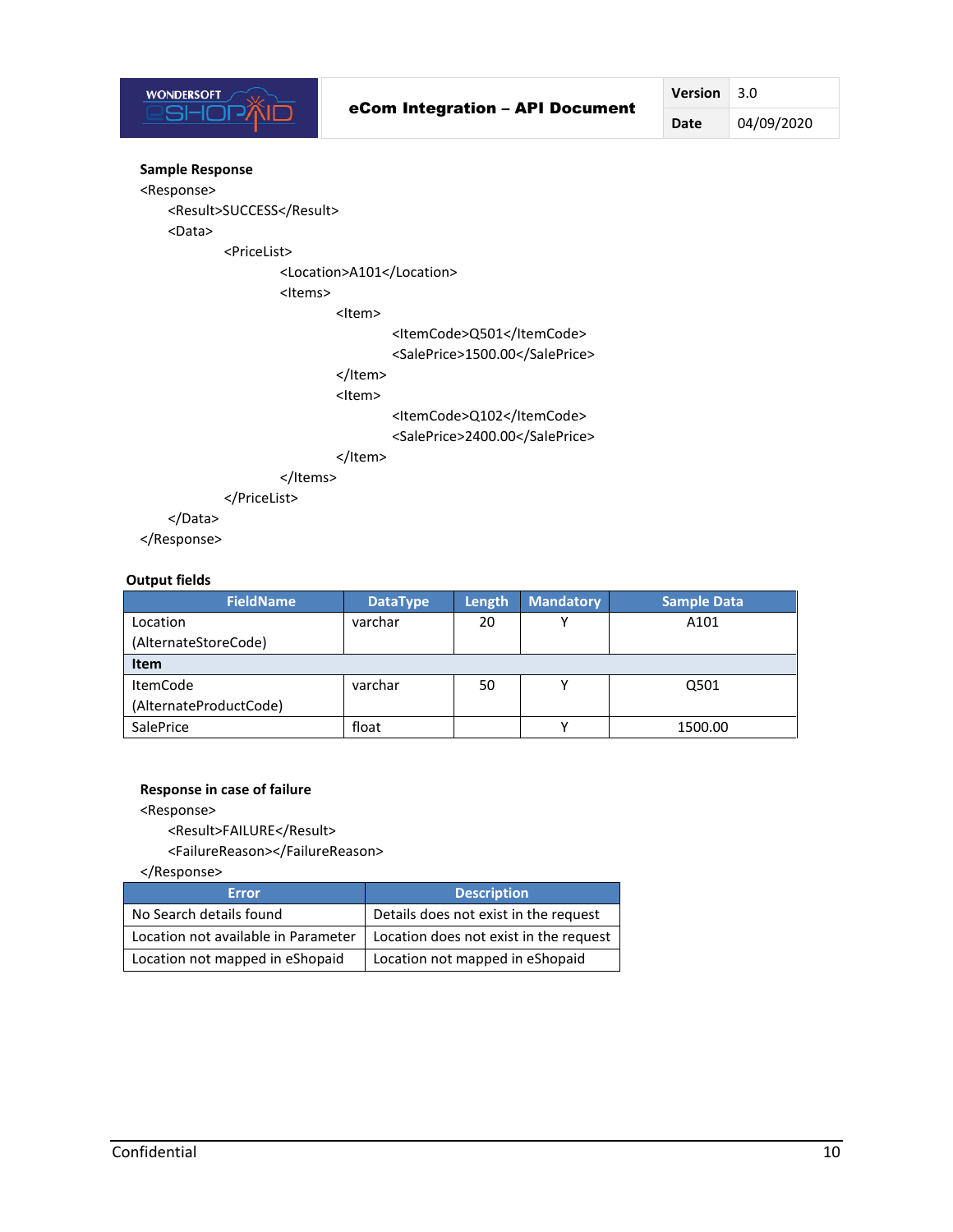

**Date** 04/09/2020

## <span id="page-10-0"></span>**5. GetInventory**

API to fetch product inventory from eShopaid.

#### **Headers**

**SERVICE\_METHODNAME** : GetInventory  **AUTHORIZATION** : <Token>

#### **Sample Request**

```
Case #1 - To retrieve the inventory of a product across all the stores
      <Params>
          <Location></Location>
          <DateFilter></DateFilter>
          <ProductCode>A62703</ProductCode>
      </Params>
Case #2 – To retrieve the inventory of a product of the given store
       <Params>
          <Location>TS-0001</Location>
          <DateFilter></DateFilter>
          <ProductCode>A62703</ProductCode>
      </Params>
Case #3 – To retrieve the inventory of all products of the given store
      <Params>
           <Location>A101</Location>
          <DateFilter></DateFilter>
          <ProductCode></ProductCode>
      </Params>
```
#### **Case #4 – To retrieve the incremental inventory of all products of the given store**

<Params>

<Location></Location>

<DateFilter>**20200513**</DateFilter>

<ProductCode></ProductCode>

</Params>

#### **Input fields**

| <b>FieldName</b>     | <b>DataType</b> | Length | <b>Mandatory</b> | <b>Sample Data</b>  |
|----------------------|-----------------|--------|------------------|---------------------|
| Location             | varchar         | 20     |                  | A101                |
| (AlternateStoreCode) |                 |        |                  |                     |
| DateFilter           | datetime        |        |                  | 2022-05-30T09:00:00 |
| ProductCode          | varchar         | 50     |                  | A62703              |

If the location parameter is blank, then API will return inventory from all stores. Otherwise it will return inventory for given location.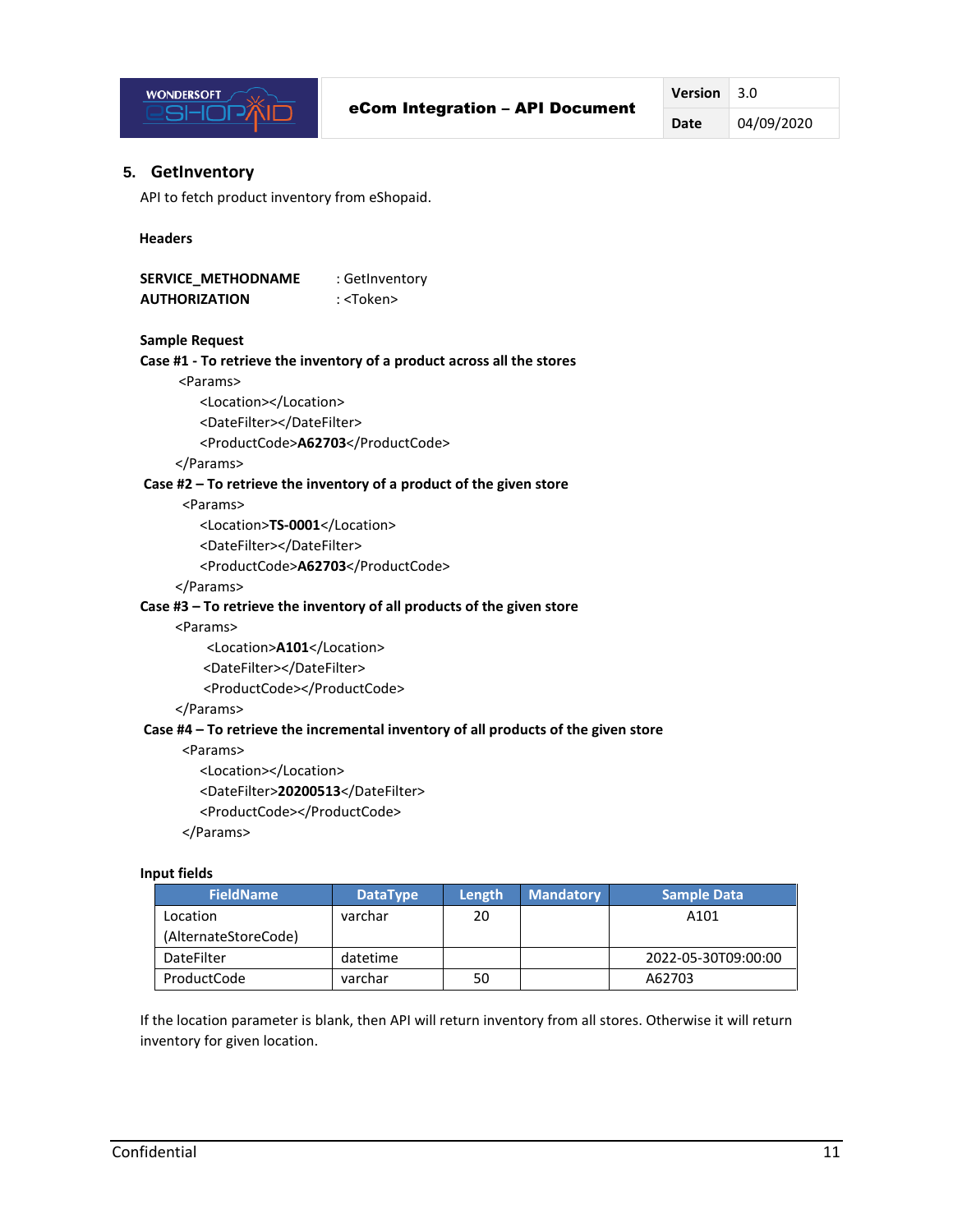

**Date** 04/09/2020

```
Sample Response
<Response>
  <Result>SUCCESS</Result>
  <Data>
    <Inventory>
       <Location>2-SIUD-1068</Location>
       <Items>
         <Item>
           <ProductCode>1</ProductCode>
           <EANCode>1014</EANCode>
           <ItemCode>3000-13-48-1</ItemCode>
           <ItemName>Carepack 3 Year Nbd Onsite Compaq Pavilion</ItemName>
           <BatchDescription />
           <ExpiryDate />
           <MRP>16000.000</MRP>
          <Stock>1233.000</Stock>
           <StockUOM />
           <SalesPrice>15500.000</SalesPrice>
           <TaxRate>18.000</TaxRate>
           <LastModifiedOn>2022-05-30T09:40:00</LastModifiedOn>
         </Item>
         <Item>
           <ProductCode>2</ProductCode>
           <EANCode>1015</EANCode>
           <ItemCode>2</ItemCode>
           <ItemName>PREPAID CARD 4</ItemName>
           <BatchDescription />
           <ExpiryDate />
           <MRP>4972.090</MRP>
           <Stock>39.000</Stock>
           <StockUOM />
           <SalesPrice>4500.000</SalesPrice>
           <TaxRate>18.000</TaxRate>
           <LastModifiedOn>2022-05-30T09:40:00</LastModifiedOn>
         </Item>
       </Items>
     </Inventory>
     <Inventory>
       <Location>2-SIYA-5838</Location>
       <Items>
         <Item>
           <ProductCode>1</ProductCode>
           <EANCode>1014</EANCode>
           <ItemCode>3000-13-48-1</ItemCode>
           <ItemName>Carepack 3 Year Nbd Onsite Compaq Pavilion</ItemName>
           <BatchDescription />
```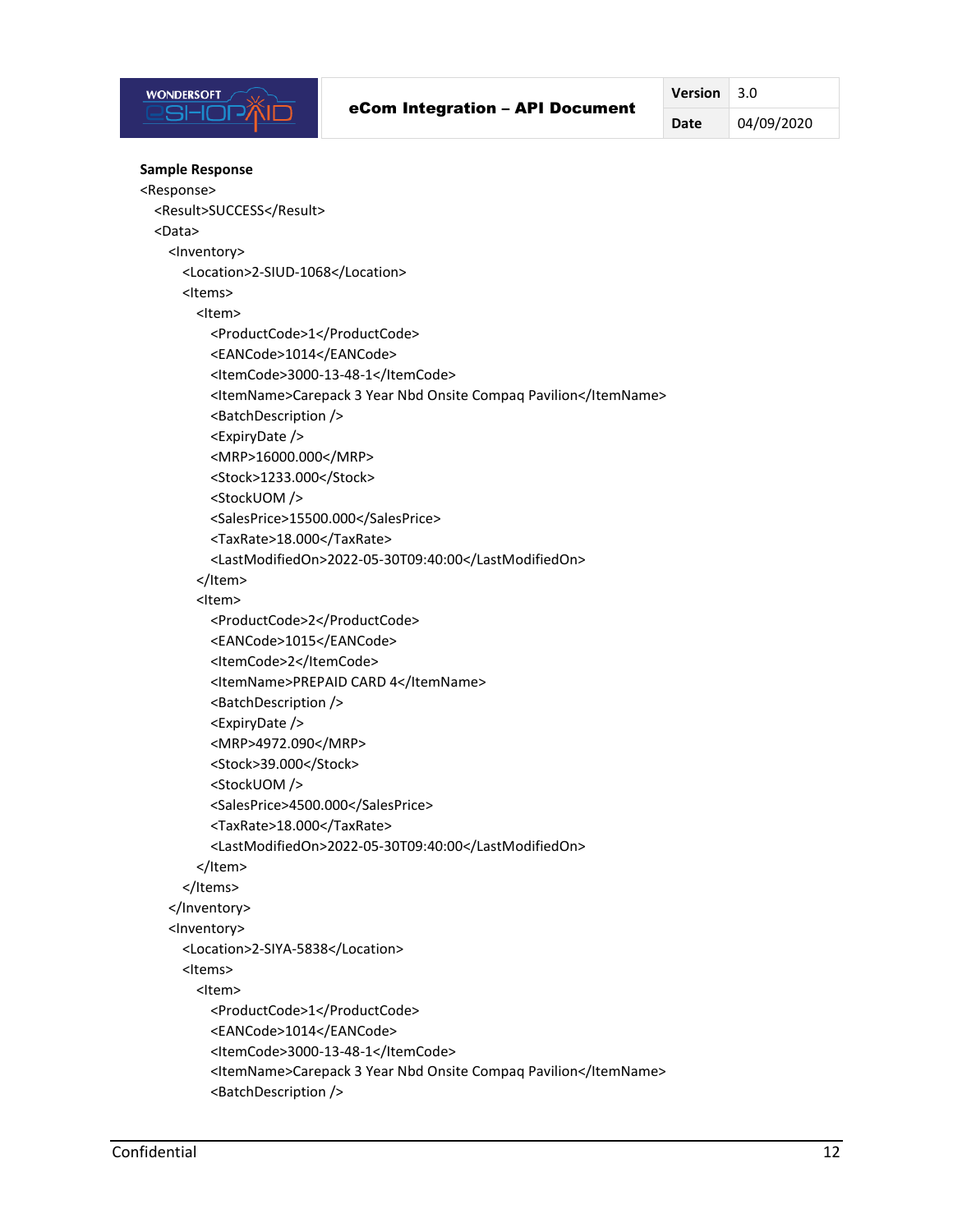**Date** 04/09/2020

 <ExpiryDate /> <MRP>16000.000</MRP> <Stock>13.000</Stock> <StockUOM /> <SalesPrice>15500.000</SalesPrice> <TaxRate>18.000</TaxRate> <LastModifiedOn>2022-05-30T09:40:00</LastModifiedOn> </Item> </Items> </Inventory> </Data> </Response>

### **Output fields**

| <b>FieldName</b>       | <b>DataType</b> | Length | <b>Mandatory</b> | <b>Sample Data</b>  |
|------------------------|-----------------|--------|------------------|---------------------|
| Location               | varchar         | 20     | Υ                | A101                |
| (AlternateStoreCode)   |                 |        |                  |                     |
| <b>Item</b>            |                 |        |                  |                     |
| <b>ItemCode</b>        | varchar         | 50     | Y                | Q501                |
| (AlternateProductCode) |                 |        |                  |                     |
| BatchDescription       | varchar         | 50     |                  | B001                |
| ExpiryDate             | date            |        |                  |                     |
| <b>MRP</b>             | float           |        |                  | 1900.00             |
| Stock                  | float           |        |                  | 49                  |
| StockUOM               | varchar         | 20     |                  | EACH                |
| <b>SalesPrice</b>      | float           |        |                  | 1850.00             |
| TaxRate                | float           |        |                  | 18.00               |
| LastModifiedOn         | datetime        |        |                  | 2022-05-30T09:40:00 |

#### **Response in case of failure**

<Response>

<Result>FAILURE</Result>

<FailureReason></FailureReason>

</Response>

| <b>Error</b>                                      | <b>Description</b>                      |
|---------------------------------------------------|-----------------------------------------|
| No Search details found                           | Details does not exist in the request   |
| Location not available in Parameter               | Location does not exist in the request  |
| Date Filter in Parameter should have a valid date | Invalid Datefilter exist in the request |
| Location not mapped in eShopaid                   | Location not mapped in eShopaid         |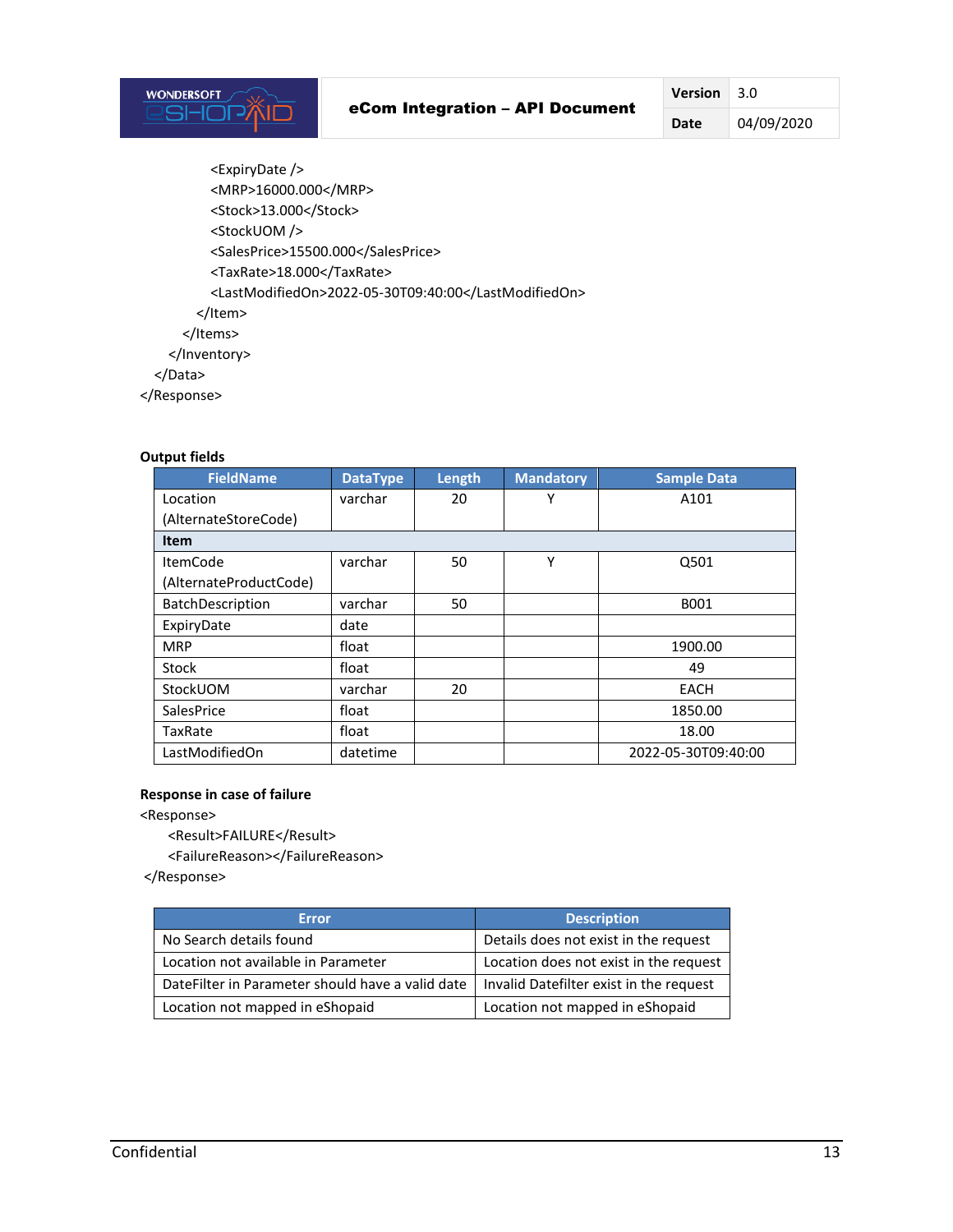

**Date** 04/09/2020

### <span id="page-13-0"></span>**6. AddCustomer**

API to add new customer in eShopaid.

#### **Headers**

| <b>SERVICE METHODNAME</b> | : AddCustomer     |
|---------------------------|-------------------|
| <b>AUTHORIZATION</b>      | : <token></token> |

#### **Sample Request**

<Customer>

<TitleName>Mr</TitleName> <FirstName>TEST CUSTOMER</FirstName> <MiddleName></MiddleName> <LastName></LastName> <Gender>Male</Gender> <MobileNumber>7988098000</MobileNumber> <EmailID>test@gmail.com</EmailID> <CustomerAddressLine1>Wondersoft</CustomerAddressLine1> <CustomerAddressLine2>Arya Gowda Road</CustomerAddressLine2> <CustomerAddressLine3>West Mambalam</CustomerAddressLine3> <CustomerCityName>Chennai</CustomerCityName> <CustomerStateName>TamilNadu</CustomerStateName> <Pincode>600033</Pincode> <DeliveryAddressLine1></DeliveryAddressLine1> <DeliveryAddressLine2></DeliveryAddressLine2> <DeliveryAddressLine3></DeliveryAddressLine3> <DeliveryCityName></DeliveryCityName> <DeliveryStateName></DeliveryStateName> <DeliveryPincode></DeliveryPincode> <DOBDay>15</DOBDay> <DOBMonth>8</DOBMonth> <DOBYear>2000</DOBYear>

</Customer>

#### **Input fields**

| <b>FieldName</b> | <b>DataType</b> | Length | <b>Mandatory</b> | <b>Sample Data</b>   |
|------------------|-----------------|--------|------------------|----------------------|
| TitleName        | varchar         | 10     |                  | Mr                   |
| FirstName        | varchar         | 50     | v                | <b>TEST CUSTOMER</b> |
| MiddleName       | varchar         | 50     |                  |                      |
| LastName         | varchar         | 50     |                  |                      |
| Gender           | varchar         | 10     |                  | Male                 |
| MobileNumber     | varchar         | 40     | v                | 7988098000           |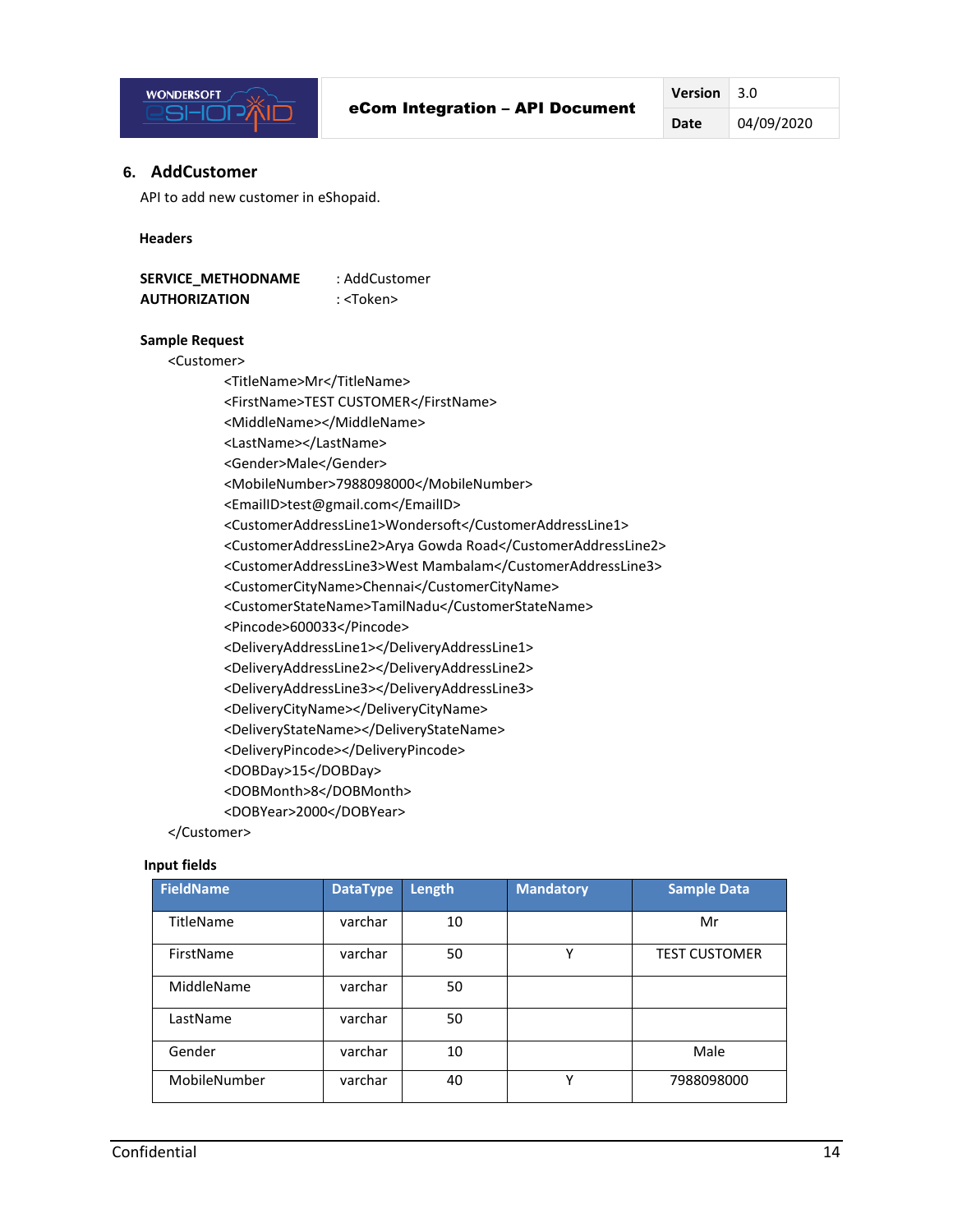

## eCom Integration – API Document

**Version** 3.0 **Date** 04/09/2020

| EmailID              | varchar | 40  | Υ | test@gmail.com |
|----------------------|---------|-----|---|----------------|
| CustomerAddressLine1 | varchar | 250 |   | Wondersoft     |
| CustomerAddressLine2 | varchar | 250 |   | AryaGowda Road |
| CustomerAddressLine3 | varchar | 250 |   | West Mambalam  |
| CustomerCityName     | varchar | 100 |   | Chennai        |
| CustomerStateName    | varchar | 50  |   | TamilNadu      |
| Pincode              | varchar | 10  |   | 600033         |
| DeliveryAddressLine1 | varchar | 250 |   |                |
| DeliveryAddressLine2 | varchar | 250 |   |                |
| DeliveryAddressLine3 | varchar | 250 |   |                |
| DeliveryCityName     | varchar | 100 |   |                |
| DeliveryStateName    | varchar | 50  |   |                |
| DeliveryPincode      | varchar | 10  |   |                |
| <b>DOBDay</b>        | int     |     |   |                |
| <b>DOBMonth</b>      | int     |     |   |                |
| <b>DOBYear</b>       | int     |     |   |                |

#### **Sample Response**

<Response>

<Result>SUCCESS</Result>

<Data>

<CustomerCode>1002</CustomerCode>

</Data>

</Response>

## **Output fields**

| <b>FieldName</b> | DataType Length | <b>Mandatory</b> | <b>Sample Data</b> |
|------------------|-----------------|------------------|--------------------|
| CustomerCode     | int             |                  | 1002               |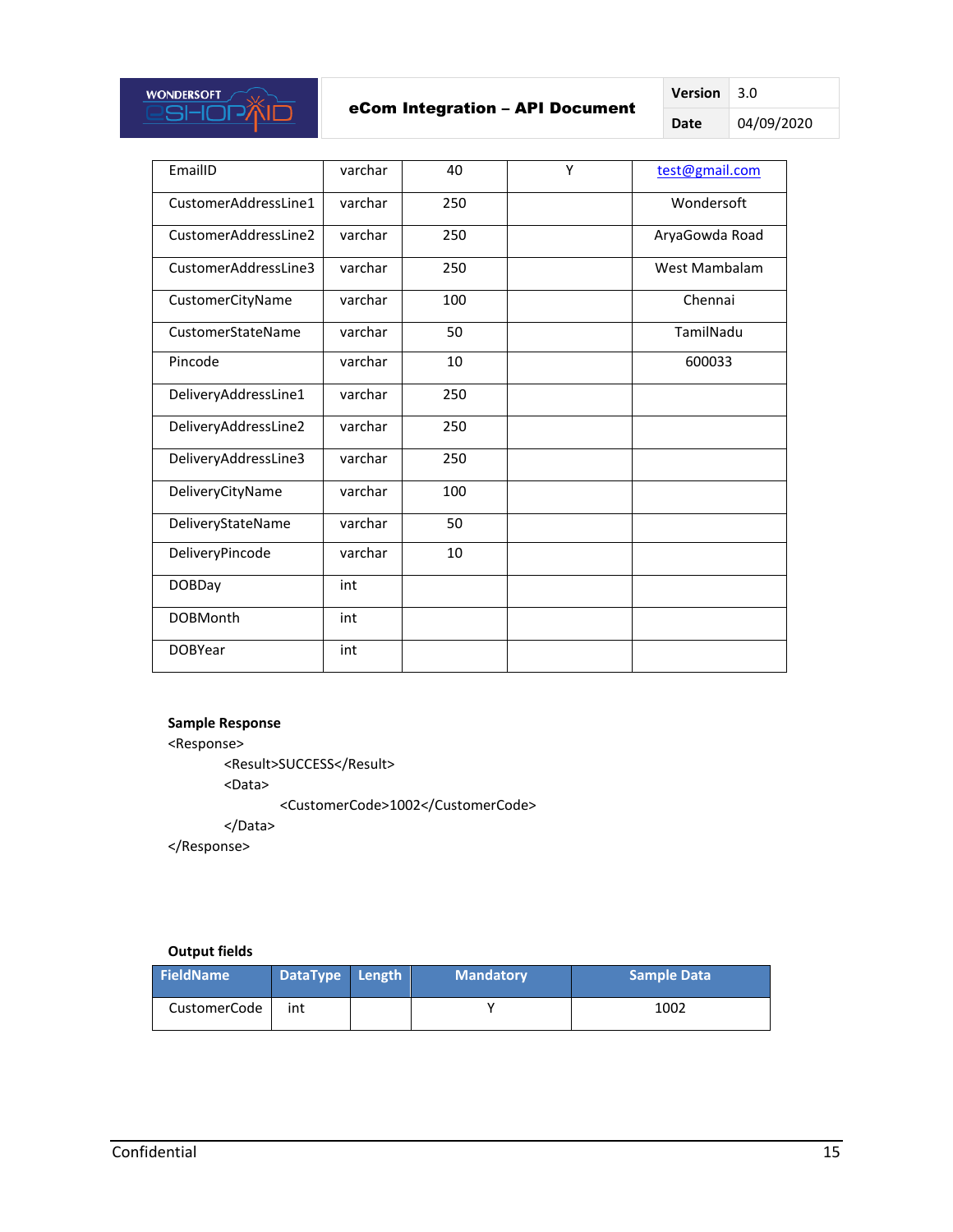

**Date** 04/09/2020

#### **Response in case of failure**

<Response> <Result>FAILURE</Result> <FailureReason></FailureReason> </Response>

## <span id="page-15-0"></span>**7. ModifyCustomer**

API to modify existing customer details in eShopaid.

#### **Headers**

| <b>SERVICE METHODNAME</b> | : ModifyCustomer  |
|---------------------------|-------------------|
| <b>AUTHORIZATION</b>      | : <token></token> |

#### **Sample Request**

<Customer>

<CustomerCode>1002</CustomerCode> <TitleName>Mr</TitleName>

<FirstName>TEST USER</FirstName>

- <MiddleName></MiddleName>
- <LastName></LastName>
- <Gender>Male</Gender>
- <EmailID>test@gmail.com</EmailID>
- <CustomerAddressLine1>Wondersoft</CustomerAddressLine1>
- <CustomerAddressLine2>Arya Gowder Road</CustomerAddressLine2>

<CustomerAddressLine3>West Mambalam</CustomerAddressLine3>

- <CustomerCityName>Chennai</CustomerCityName>
- <CustomerStateName>TamilNadu</CustomerStateName>
- <Pincode>600033</Pincode>

<DeliveryAddressLine1>Wondersoft Pvt Ltd</DeliveryAddressLine1>

- <DeliveryAddressLine2>120, AG Road</DeliveryAddressLine2>
- <DeliveryAddressLine3>Mambalam</DeliveryAddressLine3>
- <DeliveryCityName></DeliveryCityName>
- <DeliveryStateName></DeliveryStateName>
- <DeliveryPincode></DeliveryPincode>
- <DOBDay>15</DOBDay>
- <DOBMonth>8</DOBMonth>
- <DOBYear>2000</DOBYear>

</Customer>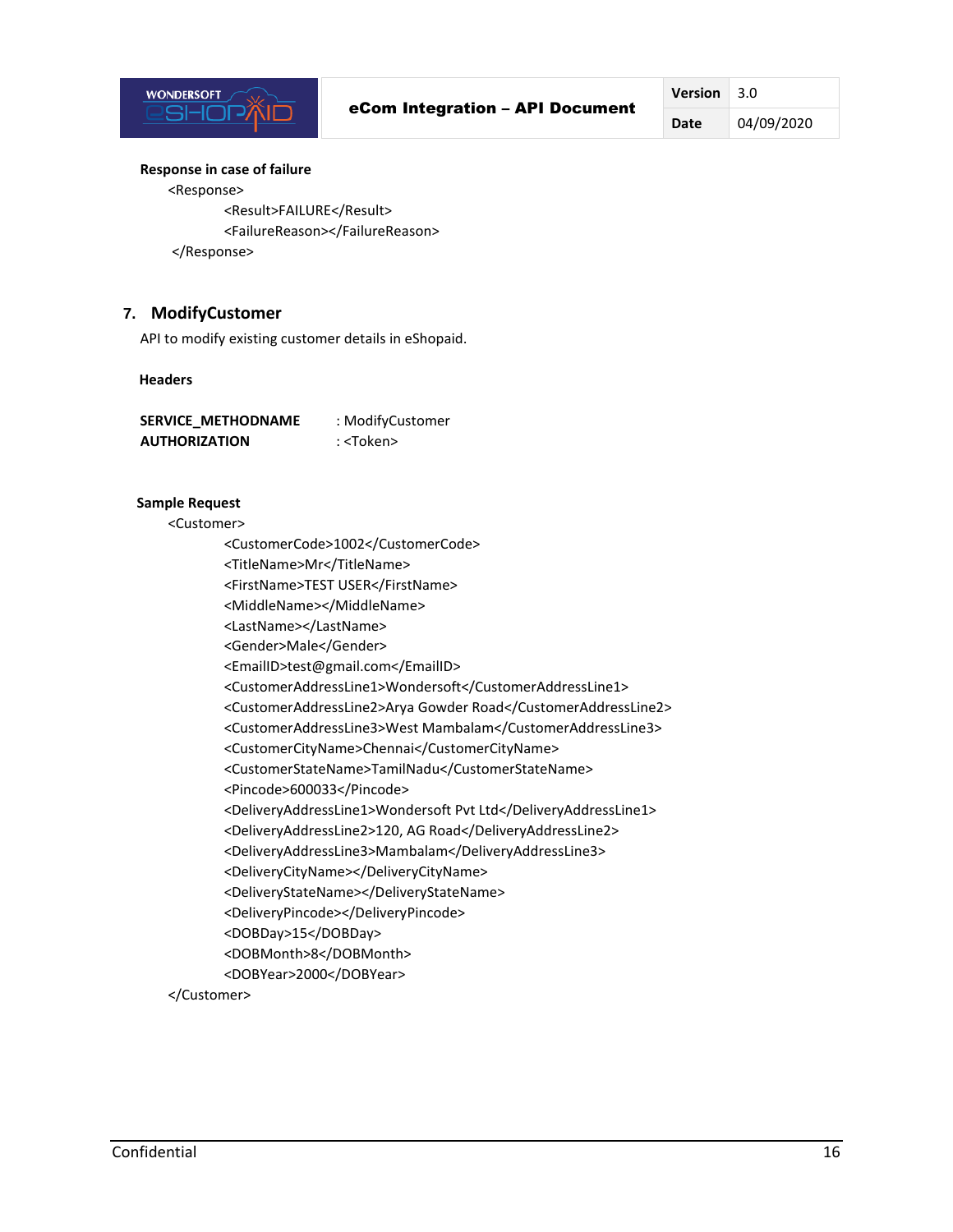

| <b>Version</b> | 3.0        |
|----------------|------------|
| Date           | 04/09/2020 |

## **Input fields**

| <b>FieldName</b>     | <b>DataType</b> | Length | <b>Mandatory</b> | <b>Sample Data</b>    |
|----------------------|-----------------|--------|------------------|-----------------------|
| CustomerCode         | int             |        | Υ                | 1002                  |
| TitleName            | varchar         | 10     |                  | Mr                    |
| FirstName            | varchar         | 50     | Y                | <b>TEST USER</b>      |
| MiddleName           | varchar         | 50     |                  |                       |
| LastName             | varchar         | 50     |                  |                       |
| Gender               | varchar         | 10     |                  | Male                  |
| EmailID              | varchar         | 40     | Y                | test@gmail.com        |
| CustomerAddressLine1 | varchar         | 250    |                  | Wondersoft            |
| CustomerAddressLine2 | varchar         | 250    |                  | AryaGowder<br>Road    |
| CustomerAddressLine3 | varchar         | 250    |                  | West<br>Mambalam      |
| CustomerCityName     | varchar         | 100    |                  | Chennai               |
| CustomerStateName    | varchar         | 50     |                  | TamilNadu             |
| Pincode              | varchar         | 10     |                  | 600033                |
| DeliveryAddressLine1 | varchar         | 250    |                  | Wondersoft Pvt<br>Ltd |
| DeliveryAddressLine2 | varchar         | 250    |                  | 120, AG Road          |
| DeliveryAddressLine3 | varchar         | 250    |                  | Mambalam              |
| DeliveryCityName     | varchar         | 100    |                  |                       |
| DeliveryStateName    | varchar         | 50     |                  |                       |
| DeliveryPincode      | varchar         | 10     |                  |                       |
| <b>DOBDay</b>        | int             |        |                  | 15                    |
| <b>DOBMonth</b>      | int             |        |                  | 8                     |
| <b>DOBYear</b>       | int             |        |                  | 2000                  |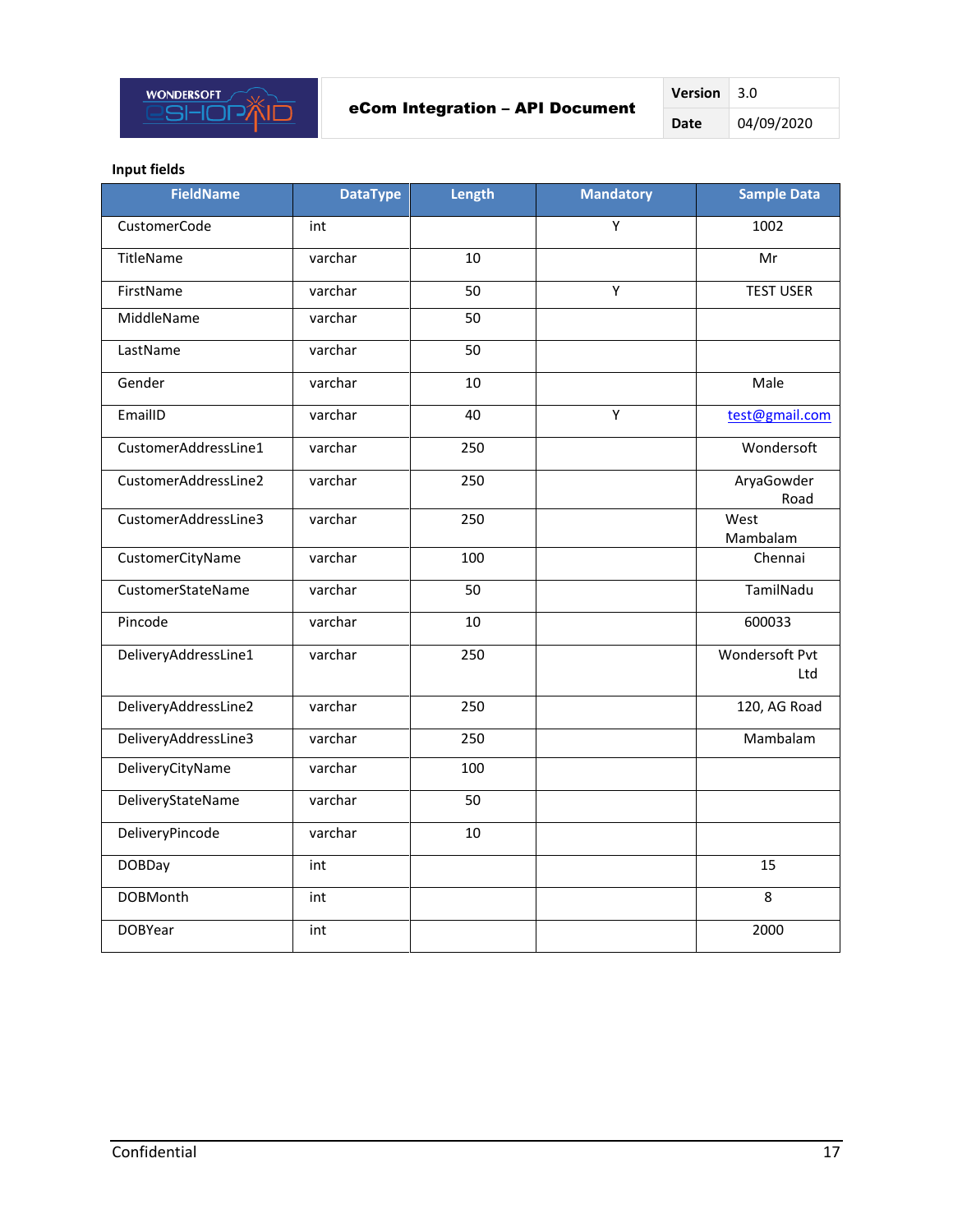

#### **Sample Response**

#### <Response>

<Result>SUCCESS</Result>

<Data>

<CustomerCode>1002</CustomerCode>

</Data>

</Response>

#### **Output fields**

| <b>FieldName</b> | DataType | Length | <b>Mandatory</b> | <b>Sample Data</b> |
|------------------|----------|--------|------------------|--------------------|
| CustomerCode     | int      |        |                  | 1002               |

#### **Response in case of failure**

<Response>

<Result>FAILURE</Result> <FailureReason></FailureReason> </Response>

## <span id="page-17-0"></span>**8. SearchCustomer**

API to search customer based on MobileNumber/EmailID/AlternateCode/CustomerCode/CustomerName).

 **Headers**

SERVICE METHODNAME : SearchCustomer  **AUTHORIZATION** : <Token>

#### **Sample Request**

<Params>

<SearchBy>MobileNumber</SearchBy> <SearchFor>9998989898</SearchFor>

</Params>

#### **Input fields**

| FieldName | DataType | Length | <b>Mandatory</b> | Sample Data   |
|-----------|----------|--------|------------------|---------------|
| SearchBy  | varchar  | 20     |                  | EmailID       |
| SearchFor | varchar  | 100    |                  | abc@gmail.com |

Possible values for SearchBy parameter- 'CustomerCode', 'CustomerName', 'AlternateCode', 'MobileNumber', 'EmailID'.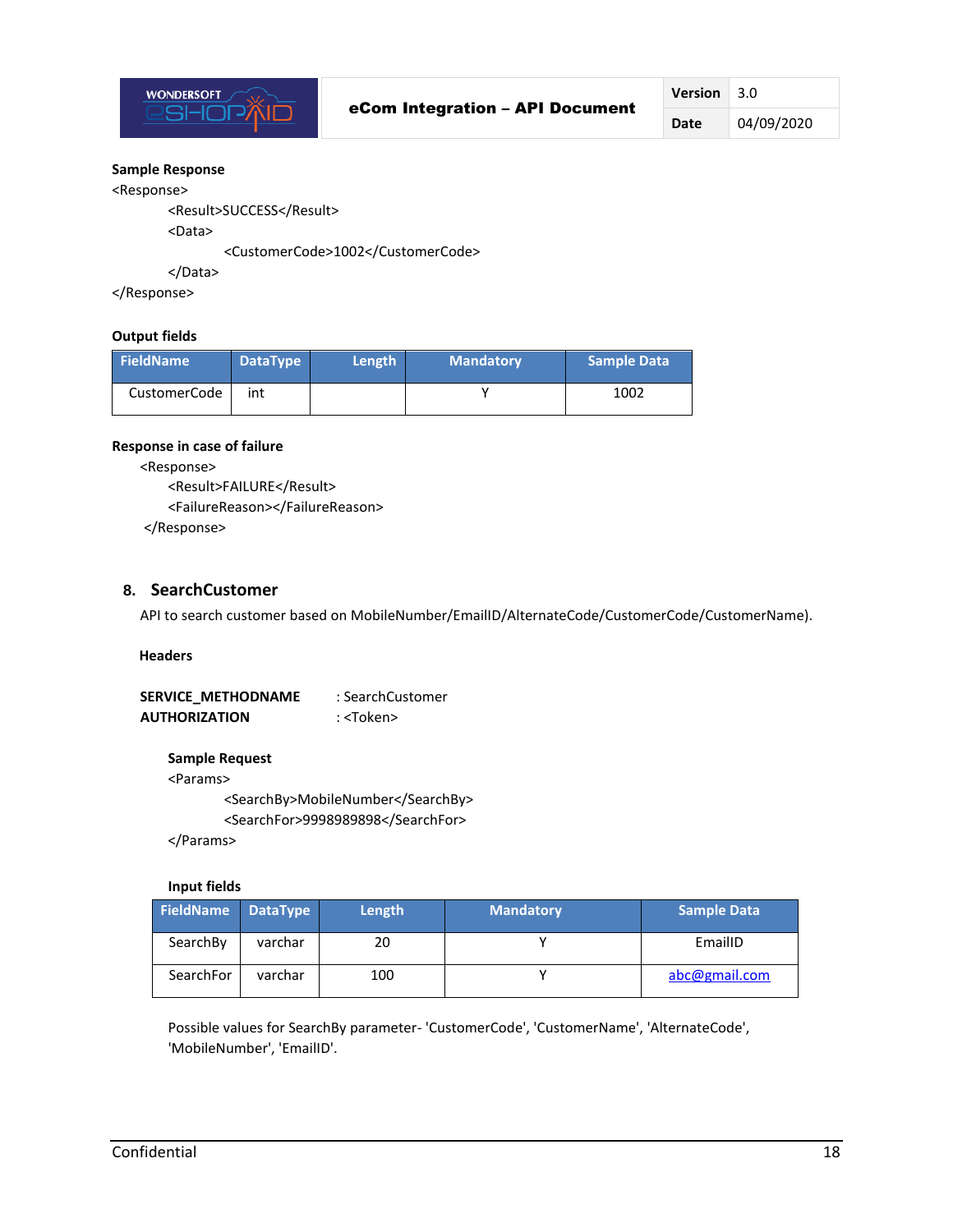

**Date** 04/09/2020

#### **SampleResponse**

```
<Response>
```
<Result>SUCCESS</Result> <Data>

<Customer>

<CustomerCode>1001</CustomerCode> <CustomerName>TEST</CustomerName> <AlternateCode>CA1</AlternateCode> <TitleName>Mr.</TitleName> <FirstName>TEST</FirstName> <MiddleName></MiddleName> <LastName></LastName> <Gender>Male</Gender> <MobileNumber>9998989898</MobileNumber> <EmailID>abc@gmail.com</EmailID> <CustomerAddressLine1></CustomerAddressLine1> <CustomerAddressLine2></CustomerAddressLine2> <CustomerAddressLine3></CustomerAddressLine3> <CustomerCityName></CustomerCityName> <CustomerStateName></CustomerStateName> <Pincode></Pincode> <DeliveryAddressLine1></DeliveryAddressLine1> <DeliveryAddressLine2></DeliveryAddressLine2> <DeliveryAddressLine3></DeliveryAddressLine3> <DeliveryCityName></DeliveryCityName> <DeliveryStateName></DeliveryStateName> <DeliveryPincode></DeliveryPincode> <DOBDay></DOBDay> <DOBMonth></DOBMonth> <DOBYear></DOBYear> <LastTransactionDetails> <BillDate>20200701</BillDate> <WSDN>20200701\_SD\_1\_1\_3</WSDN> </LastTransactionDetails> <LoyaltyDetails> <PointsAvailable>100.000</PointsAvailable> </LoyaltyDetails> </Customer> </Data> </Response>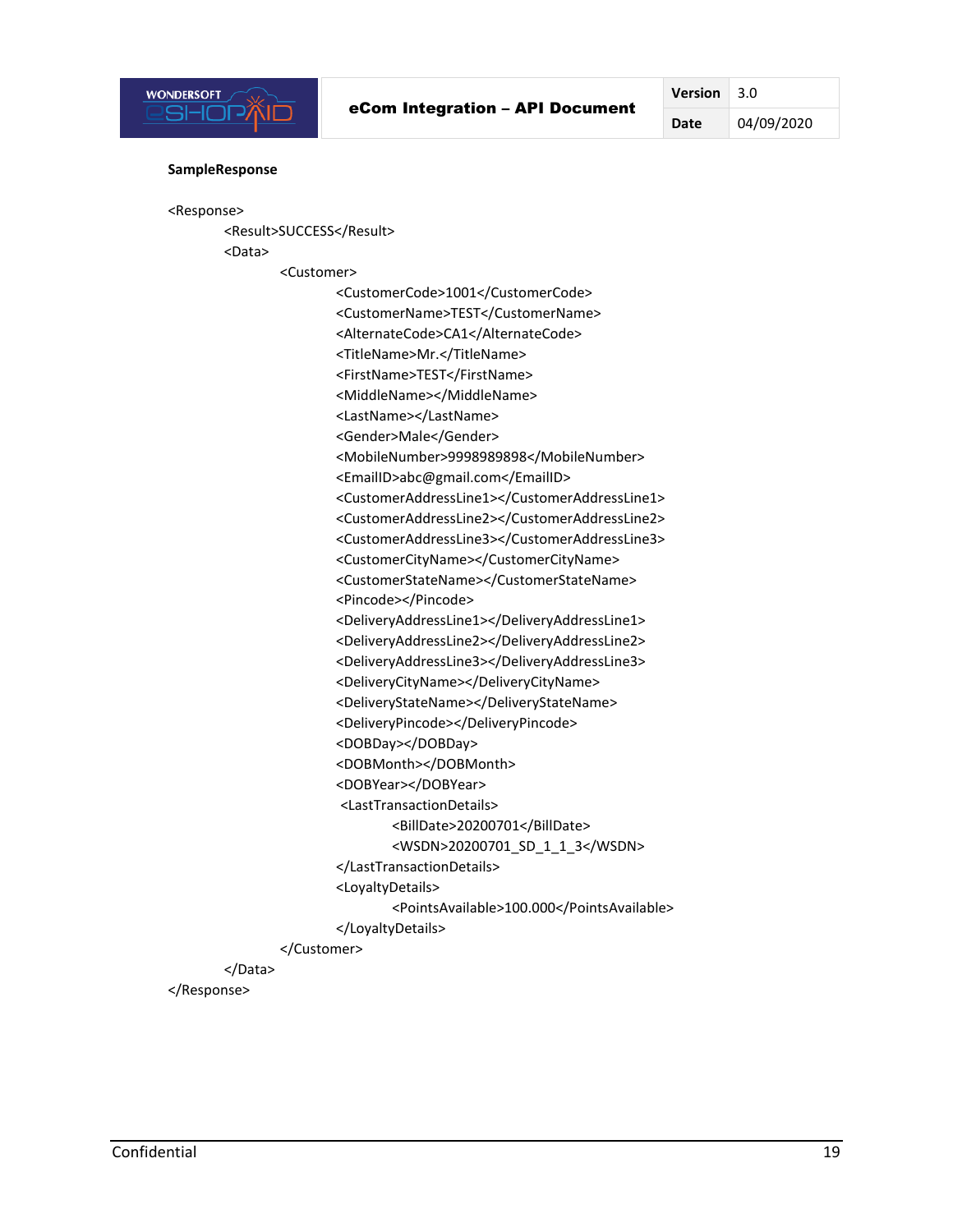

| Version | 3.O        |
|---------|------------|
| Date    | 04/09/2020 |

### **Output fields**

| <b>FieldName</b>              | <b>DataType</b> | Length | <b>Mandatory</b> | Sample Data       |
|-------------------------------|-----------------|--------|------------------|-------------------|
| CustomerCode                  | int             |        | Υ                | 1001              |
| <b>CustomerName</b>           | varchar         | 120    | Y                | <b>TEST</b>       |
| AlternateCode                 | varchar         | 50     |                  | CA1               |
| TitleName                     | varchar         | 10     |                  | Mr                |
| FirstName                     | varchar         | 50     |                  | <b>TEST</b>       |
| MiddleName                    | varchar         | 50     |                  |                   |
| LastName                      | varchar         | 50     |                  |                   |
| Gender                        | varchar         | 10     |                  | Male              |
| MobileNumber                  | varchar         | 40     |                  | 9998989898        |
| EmailID                       | varchar         | 40     |                  | abc@gmail.com     |
| CustomerAddressLine1          | varchar         | 250    |                  |                   |
| CustomerAddressLine2          | varchar         | 250    |                  |                   |
| CustomerAddressLine3          | varchar         | 250    |                  |                   |
| CustomerCityName              | varchar         | 100    |                  |                   |
| CustomerStateName             | varchar         | 50     |                  |                   |
| Pincode                       | varchar         | 10     |                  |                   |
| DeliveryAddressLine1          | varchar         | 250    |                  |                   |
| DeliveryAddressLine2          | varchar         | 250    |                  |                   |
| DeliveryAddressLine3          | varchar         | 250    |                  |                   |
| DeliveryCityName              | varchar         | 100    |                  |                   |
| DeliveryStateName             | varchar         | 50     |                  |                   |
| DeliveryPincode               | varchar         | $10\,$ |                  |                   |
| <b>DOBDay</b>                 | int             |        |                  | 13                |
| <b>DOBMonth</b>               | int             |        |                  | 10                |
| <b>DOBYear</b>                | int             |        |                  | 1998              |
| <b>LastTransactionDetails</b> |                 |        |                  |                   |
| BillDate                      |                 |        |                  | 20200701          |
| <b>WSDN</b>                   | varchar         | 50     |                  | 20200701_SD_1_1_3 |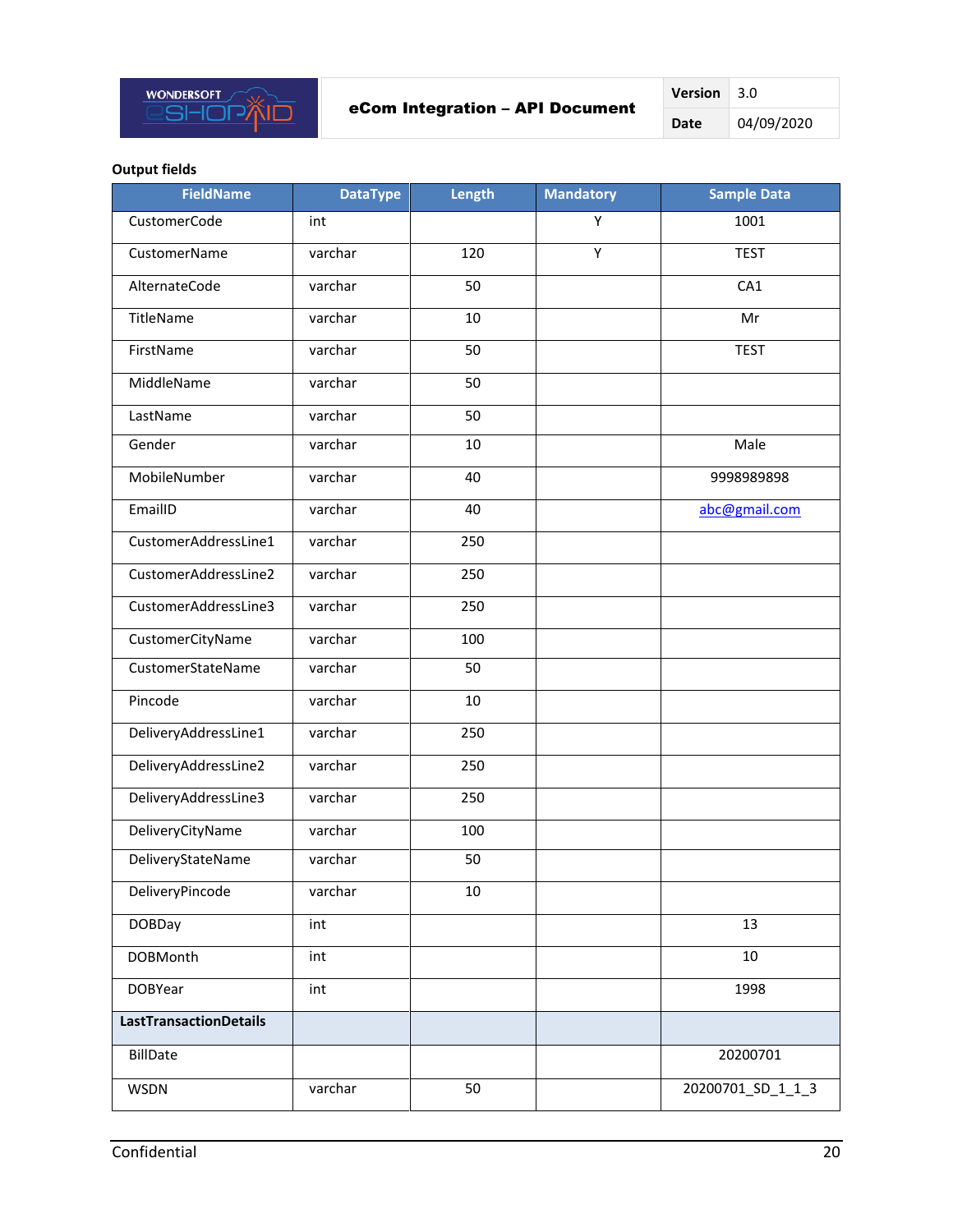

**Date** 04/09/2020

| <b>LoyaltyDetails</b> |       |  |             |
|-----------------------|-------|--|-------------|
| PointsAvailable       | float |  | 100.01, 100 |

#### **Response in case of failure**

<Response>

<Result>FAILURE</Result> <FailureReason></FailureReason> </Response>

<span id="page-20-0"></span>**9. CreateSalesOrder**

API to create sales order in eShopaid.

 **Headers**

| <b>SERVICE METHODNAME</b> | : CreateSalesOrder |
|---------------------------|--------------------|
| <b>AUTHORIZATION</b>      | : <token></token>  |

#### **Sample Request**

<Order>

- <Customer>
	- <TitleName>Mr</TitleName> <FirstName>TestCustomer</FirstName> <MiddleName></MiddleName> <LastName>M</LastName> <Gender>Male</Gender> <MobileNumber>7988098023</MobileNumber> <EmailID>test@gmail.com</EmailID> <UIN>1100210010003215</UIN> <GSTIN>984585</GSTIN> <CustomerAddressLine1>Wondersoft</CustomerAddressLine1> <CustomerAddressLine2>Arya Gowda Road</CustomerAddressLine2> <CustomerAddressLine3>West Mambalam</CustomerAddressLine3> <CustomerCityName>Chennai</CustomerCityName> <CustomerStateName>TamilNadu</CustomerStateName> <CustomerStateGSTCode>33</CustomerStateGSTCode> <Pincode>600033</Pincode> <DOB>20001013</DOB> <DOBDay>13</DOBDay> <DOBMonth>10</DOBMonth> <DOBYear>2000</DOBYear> </Customer> <Header>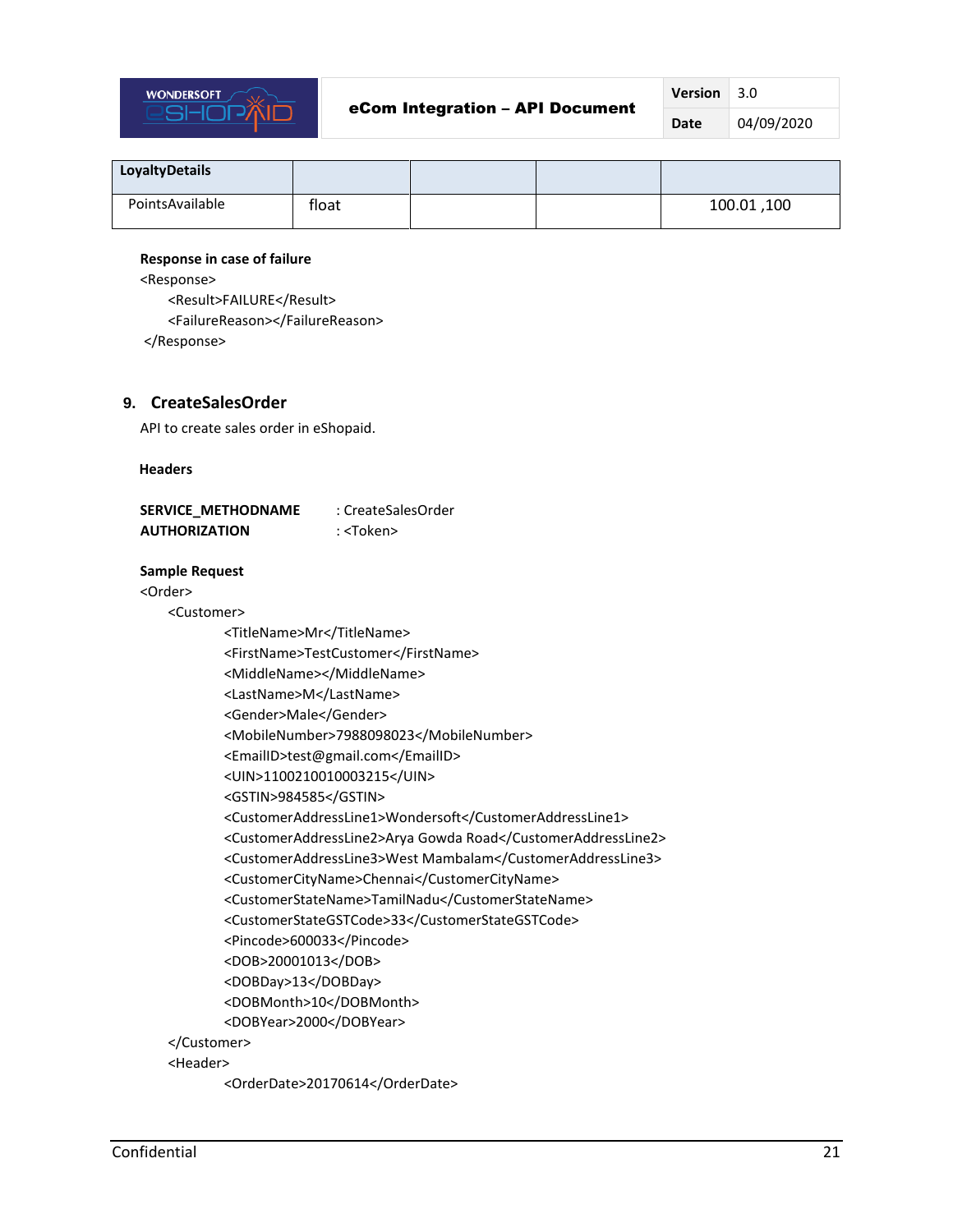#### eCom Integration – API Document

**Version** 3.0

**Date** 04/09/2020

<OrderNumber>ORD1065656</OrderNumber> <OrderLocation>HO</OrderLocation> <CustomerCode></CustomerCode> <DeliveryAddressLine1>Wondersoft</DeliveryAddressLine1> <DeliveryAddressLine2>Arya Gowda Road</DeliveryAddressLine2> <DeliveryAddressLine3>West Mambalam</DeliveryAddressLine3> <DeliveryCityName>Chennai</DeliveryCityName> <DeliveryStateName>TamilNadu</DeliveryStateName> <DeliveryStateGSTCode>33</DeliveryStateGSTCode> <DeliveryPincode>600033</DeliveryPincode> <TotalOrderValue>10600.00</TotalOrderValue> <ExpectedDeliveryDate>20170614</ExpectedDeliveryDate> <OrderRemarks></OrderRemarks> <SourceChannel></SourceChannel> <EMIFlag>0</EMIFlag> </Header> <Items> <Item> <LineNumber>1</LineNumber> <ItemCode>A1801</ItemCode> <Quantity>1</Quantity> <Rate>9500.00</Rate> <DiscountAmount>0.00</DiscountAmount> <LineRemarks></LineRemarks> </Item> <Item> <LineNumber>2</LineNumber> <ItemCode>X5662</ItemCode> <Quantity>1</Quantity> <Rate>1000.00</Rate> <DiscountAmount>0.00</DiscountAmount> <LineRemarks></LineRemarks> </Item> </Items> <OtherCharges> <Charge> <ChargeDescription>Delivery</ChargeDescription> <ChargeValue>100.00</ChargeValue> <ChargeReference>Test</ChargeReference> </Charge>

## </OtherCharges>

## <Payments>

**WONDERSOFT SHOP** 

<Payment>

<PaymentMode>CreditCard</PaymentMode> <PaymentValue>10600.00</PaymentValue> <ModeType>VISA</ModeType>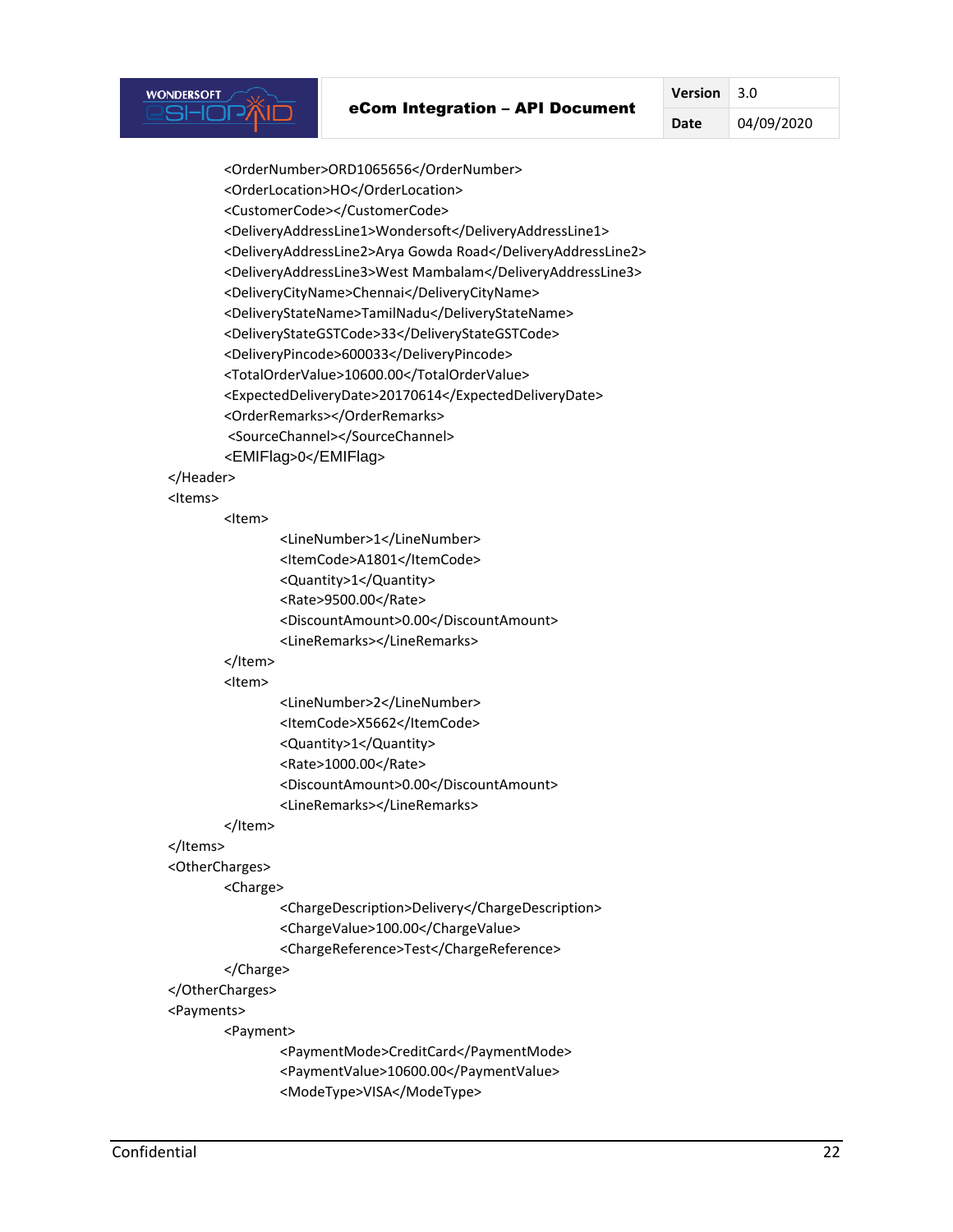

**Version** 3.0 **Date** 04/09/2020

## <PaymentReference>\*\*\*\*5252</PaymentReference>

</Payment>

</Payments>

</Order>

### **Input fields**

| <b>FieldName</b>                | <b>DataType</b> | Length | <b>Mandatory</b> | <b>Sample Data</b>   |
|---------------------------------|-----------------|--------|------------------|----------------------|
| Customer                        |                 |        |                  |                      |
| TitleName                       | varchar         | 10     |                  | Mr                   |
| FirstName                       | varchar         | 50     | Υ                | <b>TEST CUSTOMER</b> |
| MiddleName                      | varchar         | 50     |                  |                      |
| LastName                        | varchar         | 50     |                  |                      |
| Gender                          | varchar         | 10     |                  | Male                 |
| MobileNumber                    | varchar         | 40     | Υ                | 7988098000           |
| EmailID                         | varchar         | 40     | Y                | test@gmail.com       |
| CustomerAddressLine1            | varchar         | 120    | Υ                | Wondersoft           |
| CustomerAddressLine2            | varchar         | 120    |                  | AryaGowda Road       |
| CustomerAddressLine3            | varchar         | 120    |                  | West Mambalam        |
| CustomerCityName                | varchar         | 100    |                  | Chennai              |
| CustomerStateName               | varchar         | 50     |                  | TamilNadu            |
| CustomerStateGSTCode            | varchar         | 2      | Υ                | 33                   |
| Pincode                         | varchar         | 10     | Y                | 600033               |
| <b>DOB</b>                      | date            | 8      |                  | 20180213             |
| <b>DOBDay</b>                   | int             |        |                  |                      |
| <b>DOBMonth</b>                 | int             |        |                  |                      |
| <b>DOBYear</b>                  | int             |        |                  |                      |
|                                 |                 |        |                  |                      |
| <b>Header</b>                   |                 |        |                  |                      |
| OrderDate                       | date            |        | Υ                | 20170614             |
| OrderNumber                     | varchar         | 50     | Y                | ORD1065656           |
| (ECOM order ref. number)        |                 |        |                  |                      |
| OrderLocation                   | varchar         | 20     | Υ                | HO                   |
| (AlternateStoreCode)            |                 |        |                  |                      |
| CustomerCode                    | int             |        |                  | 1001                 |
| (eShopaid Customer Code if any) |                 |        |                  |                      |
| DeliveryAddressLine1            | varchar         | 250    | Υ                | #120                 |
| DeliveryAddressLine2            | varchar         | 250    |                  | Arya Gowda Road      |
| DeliveryAddressLine3            | varchar         | 250    |                  | West Mambalam        |
| DeliveryCityName                | varchar         | 100    |                  | Chennai              |
| DeliveryStateName               | varchar         | 50     | Υ                | TamilNadu            |
| DeliveryStateGSTCode            | varchar         | 2      | Y                | 33                   |
| DeliveryPincode                 | varchar         | 10     |                  | 600033               |
| TotalOrderValue                 | float           |        | Υ                | 10600.00             |
| ExpectedDeliveryDate            | date            |        | Υ                | 20170614             |
| OrderRemarks                    | varchar         | 120    |                  |                      |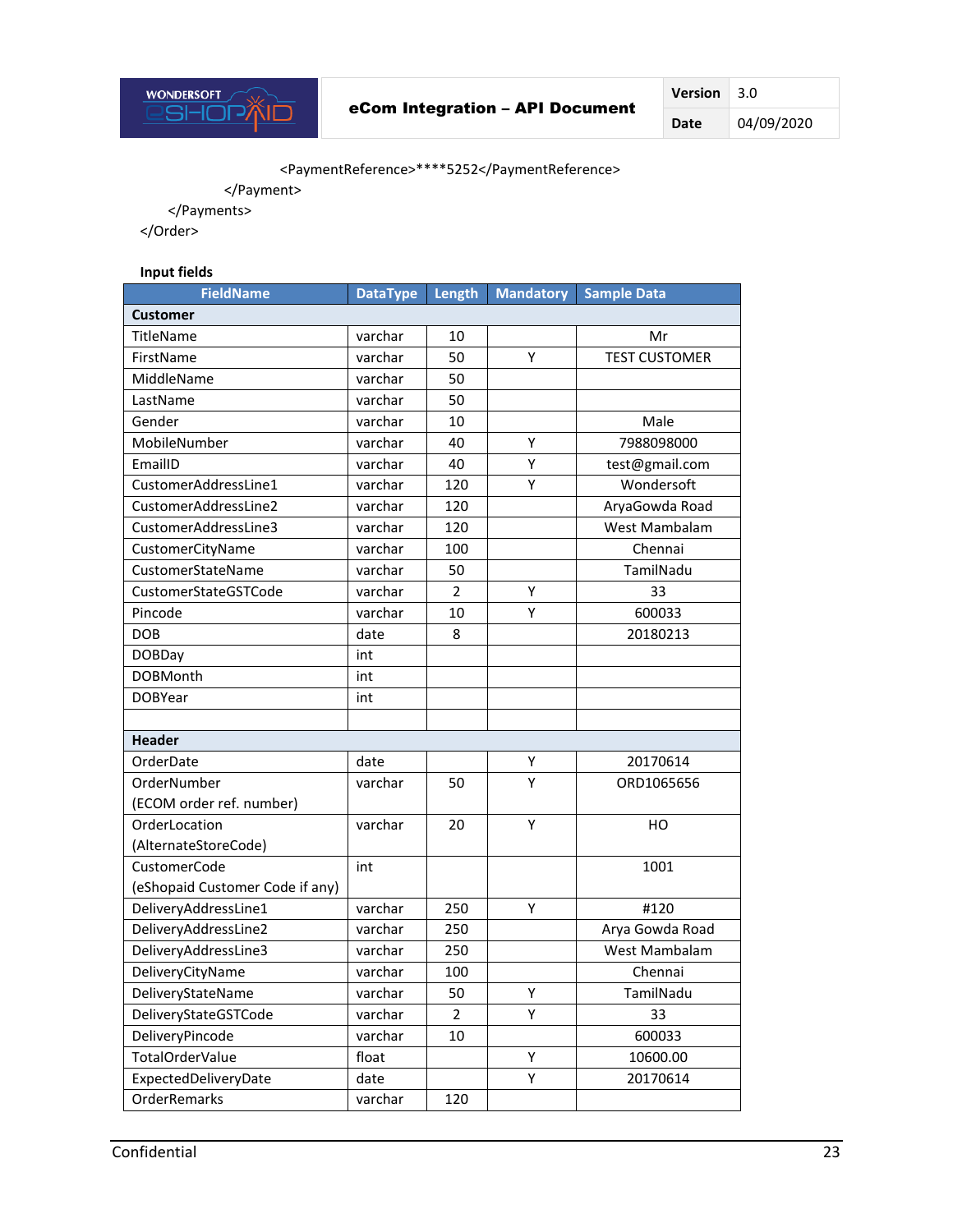

## eCom Integration – API Document

**Version** 3.0

**Date** 04/09/2020

| SourceChannel          | varchar | 100 |   | <b>ECOM Vendor</b><br>(Name) |
|------------------------|---------|-----|---|------------------------------|
| <b>EMIFlag</b>         | bit     |     |   | $0$ or $1$                   |
|                        |         |     |   |                              |
| <b>Item</b>            |         |     |   |                              |
| LineNumber             | int     |     | Y | $\mathbf{1}$                 |
| (Line no. sequence)    |         |     |   |                              |
| <b>ItemCode</b>        | varchar | 50  | Y | A1801                        |
| (AlternateProductCode) |         |     |   |                              |
| Quantity               | float   |     | Y | 1.00                         |
| Rate                   | float   |     | Υ | 9500.00                      |
| <b>DiscountAmount</b>  | float   |     |   | 0.00                         |
| LineRemarks            | varchar | 120 |   |                              |
|                        |         |     |   |                              |
| Charge                 |         |     |   |                              |
| ChargeDescription      | varchar | 50  |   | Delivery                     |
| ChargeValue            | float   |     |   | 100.00                       |
| ChargeReference        | varchar | 50  |   | Test                         |
|                        |         |     |   |                              |
| Payment                |         |     |   |                              |
| PaymentMode            | varchar | 50  | Υ | CreditCard                   |
| (Mapped with eShopaid) |         |     |   |                              |
| PaymentValue           | float   |     | Y | 106000                       |
| ModeType               | varchar | 50  | Υ | <b>VISA</b>                  |
| PaymentReference       | varchar | 50  | Υ | ****5252                     |

#### **Sample Response**

<Response>

<Result>SUCCESS</Result>

<StatusMessage>Data processed successfully</StatusMessage>

<StatusReference>

<SourceRefID>20191231\_CCO\_31\_1\_9</SourceRefID>

<TargetRefID>ORD1065756</TargetRefID>

<RefDocType>Customer Order</RefDocType>

<StatusCode>SUCCESS</StatusCode>

<StatusMessage>Data processed successfully</StatusMessage>

</StatusReference>

</Response>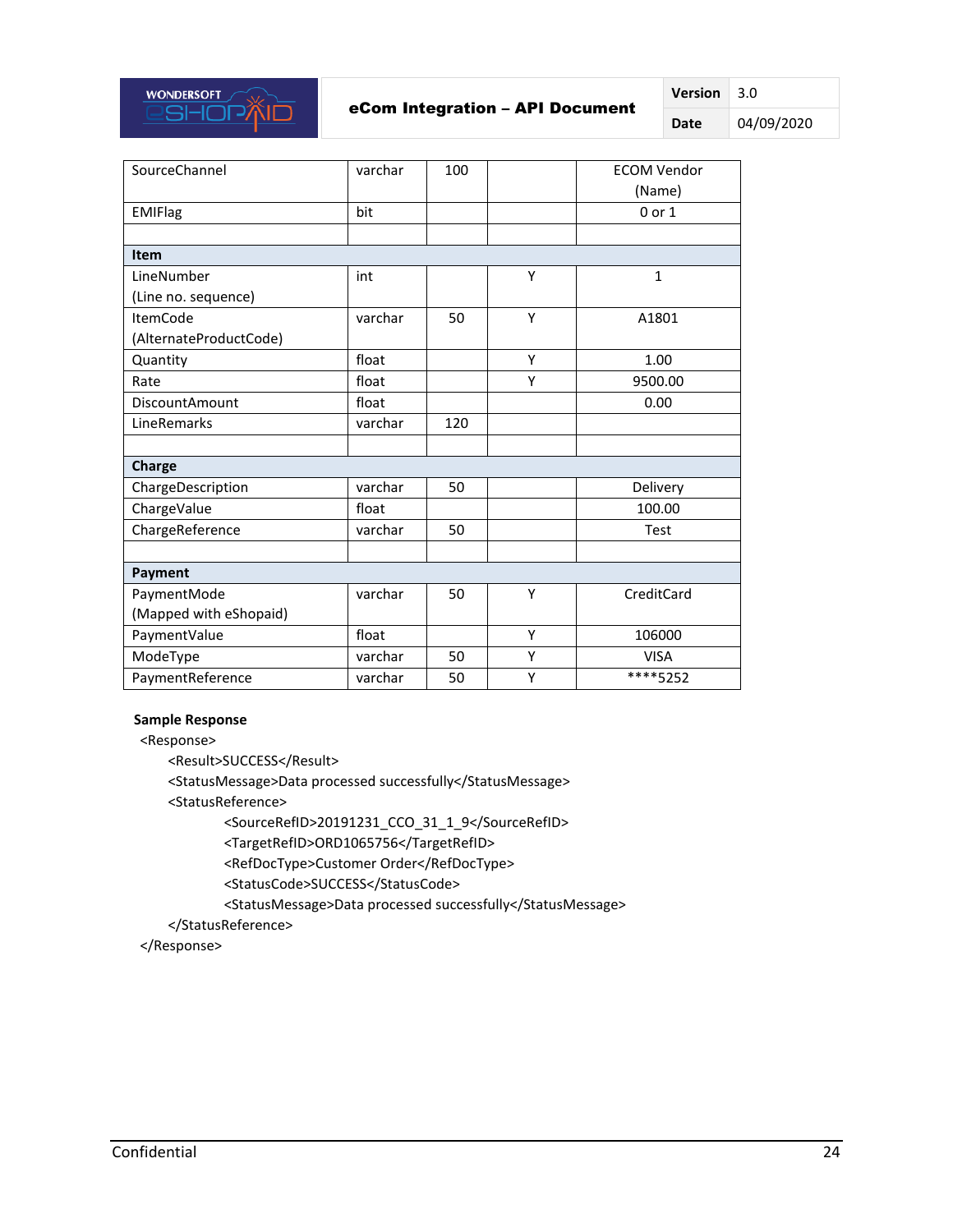

#### **Output fields**

| <b>FieldName</b>  | <b>DataType</b> | Length | <b>Mandatory</b> | <b>Sample Data</b>          |
|-------------------|-----------------|--------|------------------|-----------------------------|
| Result            | varchar         | 50     |                  | <b>SUCCESS</b>              |
| StatusMessage     | varchar         | 100    |                  | Data processed successfully |
| SourceRefID       | varchar         | 50     |                  | 20191231 CCO 31 1 9         |
| TargetRefID       | varchar         | 50     |                  | ORD1065756                  |
| RefDocType        | varchar         | 50     |                  | Customer Order              |
| <b>StatusCode</b> | varchar         | 50     |                  | <b>SUCCESS</b>              |
| StatusMessage     | varchar         | 100    |                  | Data processed successfully |
|                   |                 |        |                  |                             |

#### **Response in case of failure**

<Response>

<Result>FAILURE</Result>

<FailureReason></FailureReason>

#### </Response>

| <b>Error</b>                               | <b>Description</b>                                      |
|--------------------------------------------|---------------------------------------------------------|
| No Product Found                           | "Items\Item" does not exist in the request              |
| No Sales Order found to import             | Sales Order Number does not exist in the request        |
| OrderLocation element missing              | <b>OrderLocation</b> does not exist in the request      |
| CustomerCode missing                       | <b>CustomerCode</b> does not exist in the request       |
| OrderNumber missing                        | <b>OrderNumber</b> does not exist in the request        |
| OrderDate missing                          | <b>OrderDate</b> does not exist in the request          |
| Store mapped multiple times in eShopaid    | OrderLocation mapped multiple times in eShopaid         |
| Store not mapped in eShopaid               | OrderLocation not mapped in eShopaid                    |
| Customer mapped multiple times in eShopaid | Customer MobileNumber mapped multiple times in eShopaid |
| <b>Exception from Customer Creation</b>    | Customer Creation failed in eShopaid                    |
| Order Number already Exists in eShopaid    | Order Number already exists in eShopaid                 |
| Charge not found                           | Charge not found in eShopaid                            |
| Charge mapped multiple times in eShopaid   | Charge mapped multiple times in eShopaid                |
| <b>State Not Found</b>                     | State Not Found in eShopaid                             |
| <b>State Overflow</b>                      | State mapped multiple times in eShopaid                 |
| Product mapped multiple times in eShopaid  | Product mapped multiple times in eShopaid               |
| Product not mapped in eShopaid             | Product not mapped in eShopaid                          |
| Tax computation exception                  | Tax computation failed in eShopaid                      |

#### <span id="page-24-0"></span>**10. Sales Order Status**

API to get current status of a sales order in eShopaid.

| <b>Headers</b>            |                       |
|---------------------------|-----------------------|
| <b>SERVICE METHODNAME</b> | : GetSalesOrderStatus |
| <b>AUTHORIZATION</b>      | : <token></token>     |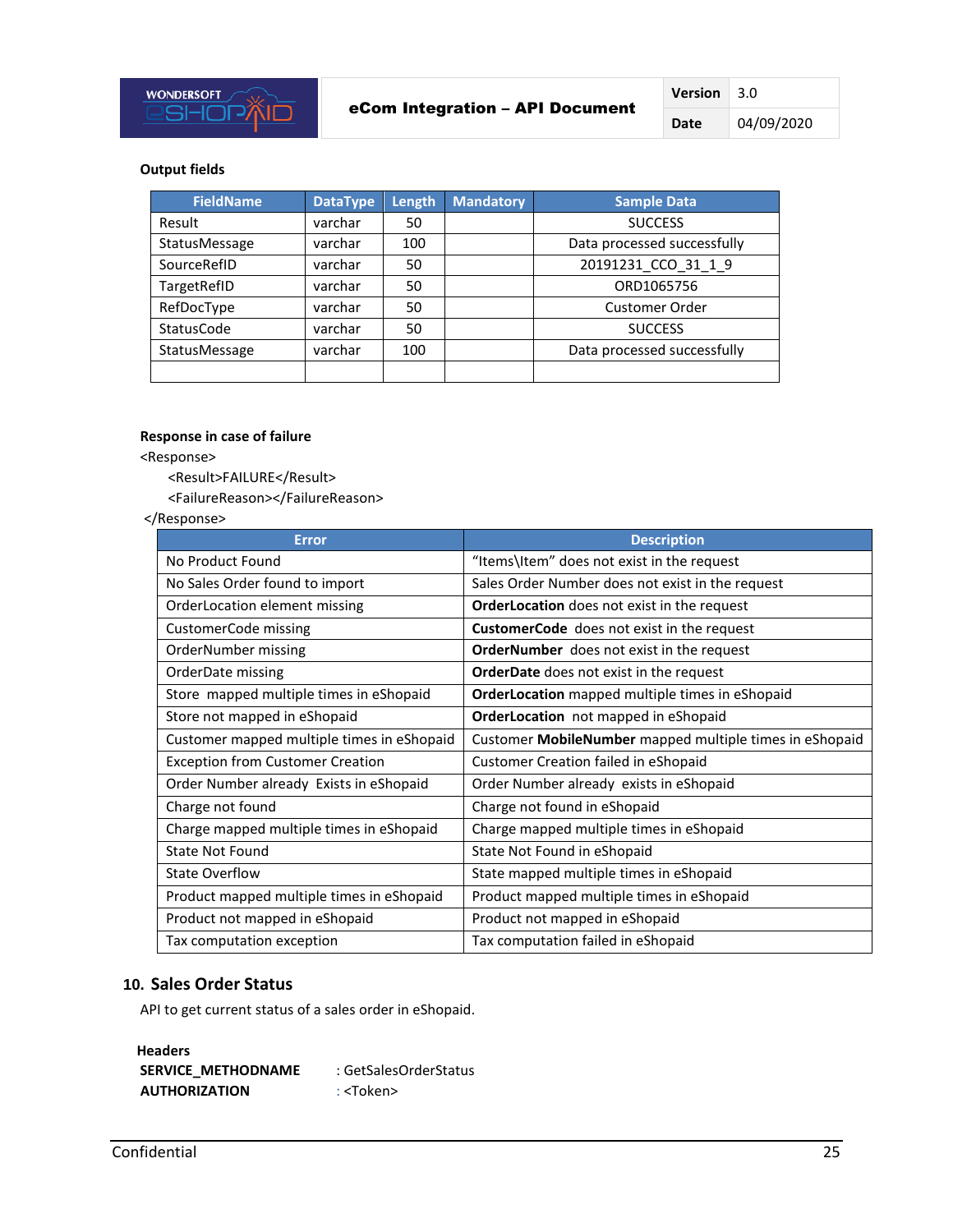

#### **Sample Request**

<SalesOrderStatus>

<Order>

<OrderNumber>ORD10123</OrderNumber> <OrderDate>20170613</OrderDate> <OrderLocation>A21</OrderLocation>

</Order>

</SalesOrderStatus>

#### **Input fields**

| <b>FieldName</b>         | <b>DataType</b> | Length | Mandatory | <b>Sample Data</b> |
|--------------------------|-----------------|--------|-----------|--------------------|
| OrderNumber              | varchar         | 50     |           | ORD10123           |
| (ECom order ref. number) |                 |        |           |                    |
| OrderDate                | date            |        |           | 20170613           |
| OrderLocation            | varchar         | 20     |           | A <sub>21</sub>    |
| (AlternateStoreCode)     |                 |        |           |                    |

### **Sample Response**

<Response>

<Result>SUCCESS</Result>

<Data>

<SalesOrderStatus>

<Order>

<OrderNumber>ORD10123</OrderNumber> <OrderDate>20170613</OrderDate> <OrderLocation>A21</OrderLocation> <Status>Processed</Status>

<BillNumber>SC1003</BillNumber>

### </Order>

#### </SalesOrderStatus>

</Data>

</Response>

#### **Output fields**

| <b>FieldName</b>          | <b>DataType</b> | Length | <b>Mandatory</b> | <b>Sample Data</b> |
|---------------------------|-----------------|--------|------------------|--------------------|
| OrderNumber               | varchar         | 50     | v                | ORD10123           |
| (ECom order ref. number)  |                 |        |                  |                    |
| OrderDate                 | date            |        | v                | 20170613           |
| OrderLocation             | varchar         | 20     | v                | A21                |
| (AlternateStoreCode)      |                 |        |                  |                    |
| <b>Status</b>             | varchar         | 100    |                  | Processed          |
| BillNumber                | varchar         | 50     |                  | SC1003             |
| (eShopaid sales bill no.) |                 |        |                  |                    |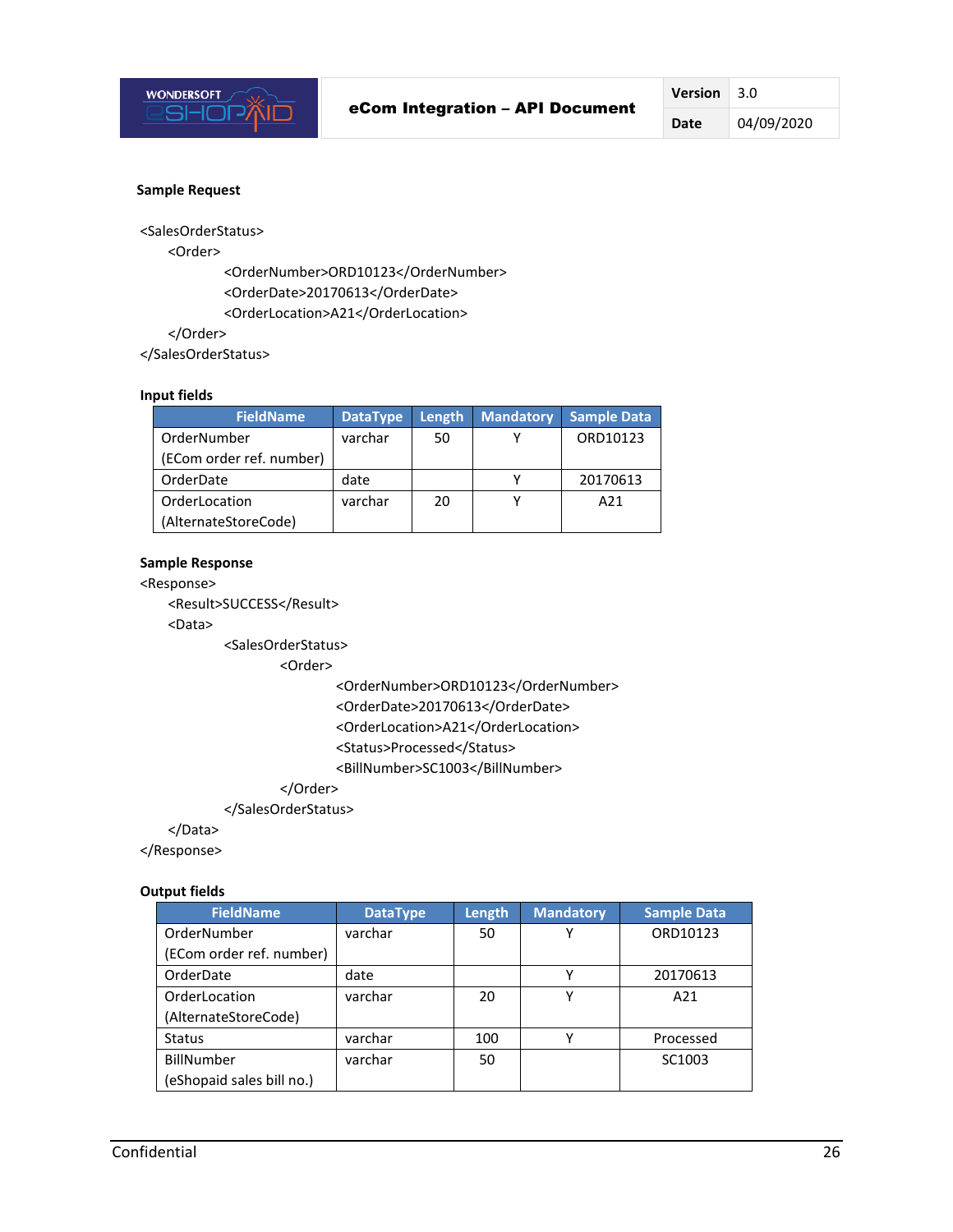

#### **Response in case of failure**

<Response>

<Result>FAILURE</Result>

<FailureReason></FailureReason>

#### </Response>

| <b>Error</b>                 | <b>Description</b>                          |
|------------------------------|---------------------------------------------|
| No Orders found              | Order Details does not exist in the request |
| OrderNumber is mandatory     | OrderNumber does not exist in the request   |
| OrderDate is mandatory       | OrderDate does not exist in the request     |
| OrderLocation is mandatory   | OrderLocation does not exist in the request |
| Order not found in eShopaid  | OrderNumber does not created in eShopaid    |
| Store not mapped in eShopaid | OrderLocation not mapped in eShopaid        |
|                              |                                             |

## <span id="page-26-0"></span>**11. Cancel Sales Order**

API to cancel the sales order in eShopaid.

#### **Headers**

| <b>SERVICE METHODNAME</b> | : CancelSalesOrder |
|---------------------------|--------------------|
| <b>AUTHORIZATION</b>      | : <token></token>  |

#### **Input fields**

| <b>FieldName</b>         | <b>DataType</b> | Length | <b>Mandatory</b> | <b>Sample Data</b> |
|--------------------------|-----------------|--------|------------------|--------------------|
| OrderNumber              | varchar         | 50     |                  | ORD1012            |
| (ECom order ref. number) |                 |        |                  |                    |
| OrderDate                | date            |        | v                | 20170611           |
| OrderLocation            | varchar         | 20     |                  | A <sub>157</sub>   |
| (AlternateStoreCode)     |                 |        |                  |                    |

#### **Sample Response**

<Response>

<Result>SUCCESS</Result>

<Data>

<SalesOrderCancel>

<OrderNumber>ORD1012</OrderNumber>

<OrderDate>20170611</OrderDate>

<OrderLocation>A157</OrderLocation>

<Status>Cancelled</Status>

</SalesOrderCancel>

</Data>

</Response>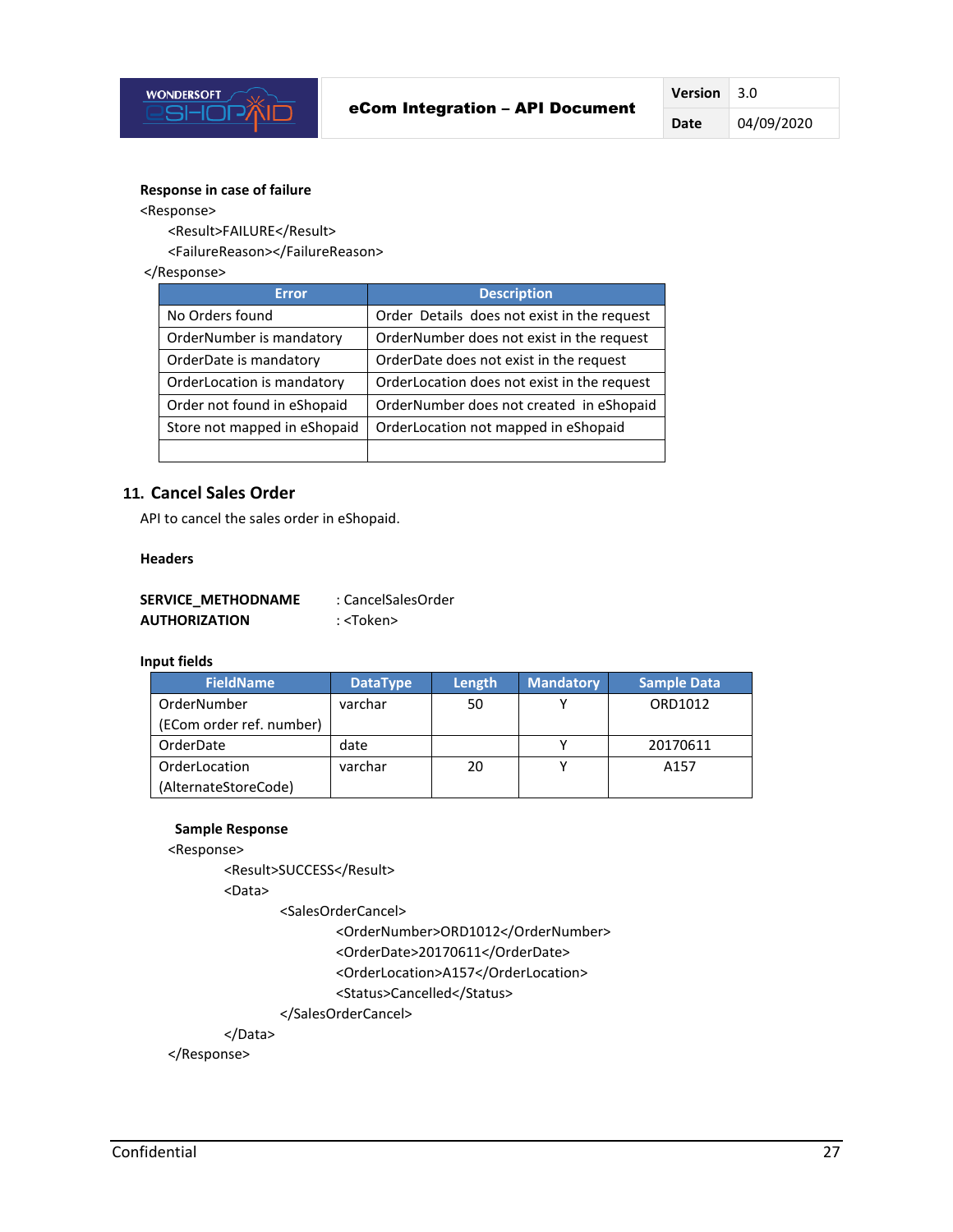

**Version** 3.0 **Date** 04/09/2020

#### **Output fields**

| <b>FieldName</b>         | <b>DataType</b> | Length | <b>Mandatory</b> | <b>Sample Data</b> |
|--------------------------|-----------------|--------|------------------|--------------------|
| OrderNumber              | varchar         | 50     |                  | ORD1012            |
| (ECom order ref. number) |                 |        |                  |                    |
| OrderDate                | date            |        |                  | 20170611           |
| OrderLocation            | varchar         | 20     |                  | A <sub>157</sub>   |
| (AlternateStoreCode)     |                 |        |                  |                    |
| <b>Status</b>            | varchar         | 100    |                  | Cancelled          |

#### **Response in case of failure**

<Response>

<Result>FAILURE</Result>

<FailureReason></FailureReason>

</Response>

| <b>Error</b>                 | <b>Description</b>                          |
|------------------------------|---------------------------------------------|
| No Orders found              | Order Details does not exist in the request |
| OrderNumber is mandatory     | OrderNumber does not exist in the request   |
| OrderDate is mandatory       | OrderDate does not exist in the request     |
| OrderLocation is mandatory   | OrderLocation does not exist in the request |
| Order not found in eShopaid  | OrderNumber does not created in eShopaid    |
| Store not mapped in eShopaid | OrderLocation not mapped in eShopaid        |
| Order already cancelled      | Order already cancelled in eShopaid         |

## <span id="page-27-0"></span>**12. GetStoreStatus**

API to get online/offline status of stores

| <b>Headers</b>       |                   |
|----------------------|-------------------|
| SERVICE METHODNAME   | : GetStoreStatus  |
| <b>AUTHORIZATION</b> | : <token></token> |

## **Sample Request**

<Input></Input>

## **Sample Response**

<Response> <Result>SUCCESS</Result> <Data> <Store>

> <StoreCode>1</StoreCode> <Status>Offline</Status> </Store> <Store>